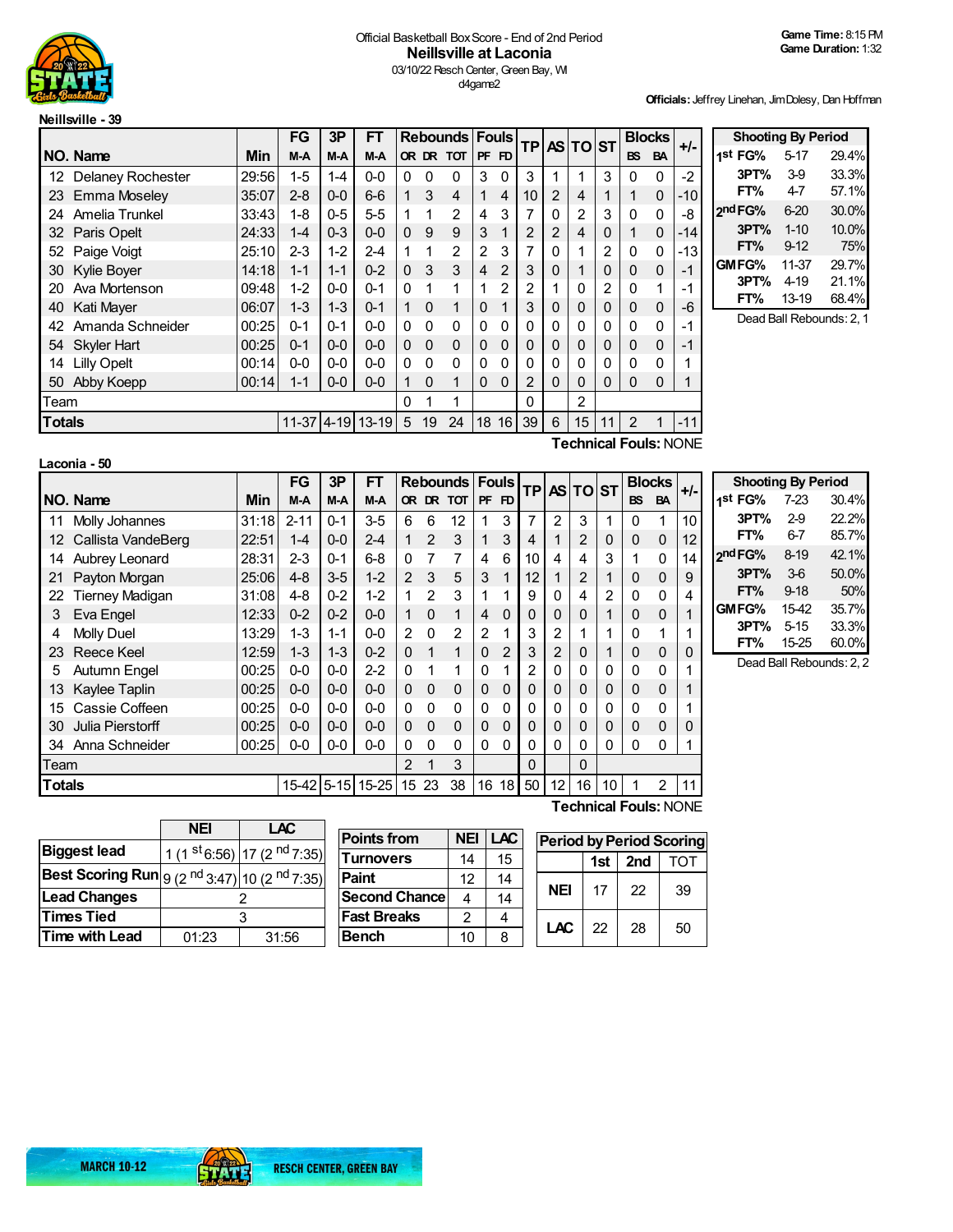

**Officials:** Jeffrey Linehan, Jim Dolesy, Dan Hoffman

# **Period 1**

| <b>Period Starters:</b> |                                                                                 |                |              |               |                                        |                                                           |
|-------------------------|---------------------------------------------------------------------------------|----------------|--------------|---------------|----------------------------------------|-----------------------------------------------------------|
| <b>LAC</b>              | 11 Johannes M                                                                   | 12 VandeBerg C |              | 14 Leonard A  | 21 Morgan P                            | 22 Madigan T                                              |
| NEI                     | 12 Rochester D                                                                  | 23 Moseley E   |              | 24 Trunkel A  | 32 Opelt P                             | 52 Voigt P                                                |
| <b>Game Time</b>        | LAC                                                                             |                | <b>Score</b> | Diff          |                                        | <b>NEI</b>                                                |
| 18:00                   | 12 VANDEBERG C jumpball won                                                     |                |              |               | 12 ROCHESTER D jumpball lost           |                                                           |
| 17:41                   | 11 JOHANNES M2pt FG in the paint, layup missed                                  |                |              |               |                                        |                                                           |
| 17:38                   | 11 JOHANNES Moffensive rebound (1)                                              |                |              |               |                                        |                                                           |
| 17:34                   | 22 MADIGAN T 3pt FG second chance, jump shot missed                             |                |              |               |                                        |                                                           |
| 17:31                   | 11 JOHANNES Moffensive rebound (2)                                              |                |              |               |                                        |                                                           |
| 17:29                   | 11 JOHANNES Mturnover bad pass (1)                                              |                |              |               | 12 ROCHESTER D steal (1)               |                                                           |
| 17:19                   |                                                                                 |                |              |               | shot missed                            | 23 MOSELEY E 2pt FG from turnover outside the paint, jump |
| 17:16                   | 21 MORGAN P defensive rebound (1)                                               |                |              |               |                                        |                                                           |
| 16:55                   | 11 JOHANNES M2pt FG outside the paint, jump shot<br>missed                      |                |              |               |                                        |                                                           |
| 16:52                   |                                                                                 |                |              |               | 23 MOSELEY E defensive rebound (1)     |                                                           |
| 16:45                   | 14 LEONARD Asteal (1)                                                           |                |              |               | 23 MOSELEY E turnover bad pass (1)     |                                                           |
| 16:41                   | 22 MADIGAN T 2pt FG from turnover in the paint, layup<br>missed                 |                |              |               |                                        |                                                           |
| 16:38                   | 11 JOHANNES Moffensive rebound (3)                                              |                |              |               |                                        |                                                           |
| 16:38                   | 11 JOHANNES M2pt FG from turnover second chance in the<br>paint, layup made (2) |                | $2-0$        | $\mathbf{2}$  |                                        |                                                           |
| 16:38                   | 11 JOHANNES Mfoul drawn (1)                                                     |                |              |               | 12 ROCHESTER D foul shooting (1 - 1)   |                                                           |
| 16:38                   | 11 JOHANNES Mfree throw 1 - 1 made (3)                                          |                | $3-0$        | 3             |                                        |                                                           |
| 16:17                   | 11 JOHANNES Mfoul personal (1 - 1)                                              |                |              |               | 52 VOIGT P foul drawn (1)              |                                                           |
| 15:49                   |                                                                                 |                |              |               | missed                                 | 24 TRUNKEL A 2pt FG outside the paint, pull up jump shot  |
| 15:46                   | 11 JOHANNES M defensive rebound (4)                                             |                |              |               |                                        |                                                           |
| 15:35                   | 12 VANDEBERG C 2pt FG outside the paint, turnaround<br>jump shot missed         |                |              |               |                                        |                                                           |
| 15:32                   |                                                                                 |                |              |               | 32 OPELT P defensive rebound (1)       |                                                           |
| 15:23                   |                                                                                 |                |              |               | 24 TRUNKEL A3pt FG, jump shot missed   |                                                           |
| 15:19                   | 14 LEONARD A defensive rebound (1)                                              |                |              |               |                                        |                                                           |
| 15:07                   | 12 VANDEBERG C 2pt FG outside the paint, turnaround<br>jump shot made (2)       |                | $5-0$        | 5             |                                        |                                                           |
| 15:07                   | 21 MORGAN Passist (1)                                                           |                |              |               |                                        |                                                           |
| 14:17                   | 21 MORGAN P foul shooting (1 - 2)                                               |                |              |               | 23 MOSELEY E foul drawn (1)            |                                                           |
| 14:17                   |                                                                                 |                | $5-1$        | 4             | 23 MOSELEY E free throw 1 - 2 made (1) |                                                           |
| 14:17                   |                                                                                 |                | $5-2$        | 3             | 23 MOSELEY E free throw 2 - 2 made (2) |                                                           |
| 14:17                   |                                                                                 |                |              | Timeout media |                                        |                                                           |
| 14:07                   | 14 LEONARD A turnover bad pass (1)                                              |                |              |               | 52 VOIGT P steal (1)                   |                                                           |
| 13:51                   | 14 LEONARD A foul personal (1 - 3)                                              |                |              |               | 32 OPELT P foul drawn (1)              |                                                           |
| 13:47                   |                                                                                 |                |              |               | missed                                 | 23 MOSELEY E 2pt FG from turnover in the paint, jump shot |
| 13:44                   | 14 LEONARD A defensive rebound (2)                                              |                |              |               |                                        |                                                           |
| 13:34                   | 11 JOHANNES M2pt FG outside the paint, jump shot<br>missed                      |                |              |               |                                        |                                                           |
| 13:32                   |                                                                                 |                |              |               | defensive rebound (3)                  |                                                           |
| 13:09                   |                                                                                 |                | $5-5$        | 0             | 52 VOIGT P 3pt FG, jump shot made (3)  |                                                           |
| 13:09                   |                                                                                 |                |              |               | 32 OPELT P assist (1)                  |                                                           |

**MARCH 10-12** 

**STATE**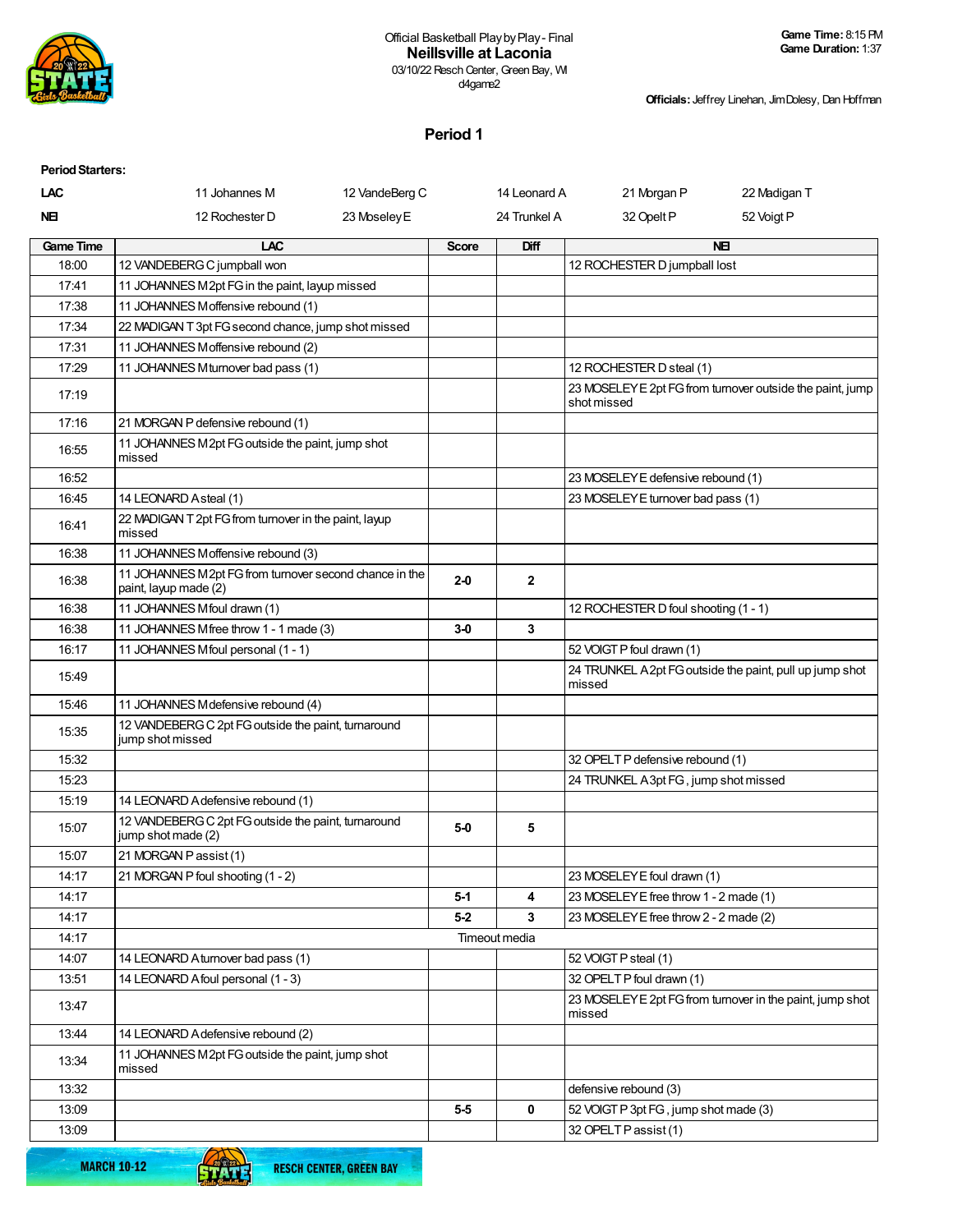

d4game2

**Officials:** Jeffrey Linehan, Jim Dolesy, Dan Hoffman

| <b>Game Time</b> | LAC                                                                         | <b>Score</b> | Diff           | <b>NEI</b>                                                 |
|------------------|-----------------------------------------------------------------------------|--------------|----------------|------------------------------------------------------------|
| 12:30            | 12 VANDEBERG C turnover bad pass (1)                                        |              |                | 23 MOSELEY E steal (1)                                     |
| 12:16            | 22 MADIGAN T steal (1)                                                      |              |                | 32 OPELT P turnover lost ball (1)                          |
| 12:11            | 21 MORGAN P 2pt FG fast break from turnover in the paint,<br>layup made (2) | $7-5$        | $\overline{2}$ |                                                            |
| 12:11            | 11 JOHANNES Massist (1)                                                     |              |                |                                                            |
| 11:40            | 14 LEONARD Asteal (2)                                                       |              |                | 52 VOIGT P turnover bad pass (1)                           |
| 11:28            | 21 MORGAN P 3pt FG from turnover, jump shot missed                          |              |                |                                                            |
| 11:26            | 11 JOHANNES Moffensive rebound (5)                                          |              |                |                                                            |
| 11:26            | 11 JOHANNES Mfoul drawn (2)                                                 |              |                | 23 MOSELEY E foul shooting (1 - 2)                         |
| 11:26            | 11 JOHANNES Mfree throw 1 - 2 made (4)                                      | $8-5$        | 3              |                                                            |
| 11:26            | 12 VANDEBERG C substitution out                                             |              |                |                                                            |
| 11:26            | 14 LEONARD A substitution out                                               |              |                |                                                            |
| 11:26            | 21 MORGAN P substitution out                                                |              |                |                                                            |
| 11:26            | 3 ENGEL E substitution in                                                   |              |                |                                                            |
| 11:26            | 4 DUEL Msubstitution in                                                     |              |                |                                                            |
| 11:26            | 23 KEEL R substitution in                                                   |              |                |                                                            |
| 11:26            | 11 JOHANNES M free throw 2 - 2 missed                                       |              |                |                                                            |
| 11:24            |                                                                             |              |                | 32 OPELT P defensive rebound (2)                           |
| 11:02            |                                                                             |              |                | 12 ROCHESTER D 2pt FG in the paint, layup missed           |
| 10:59            |                                                                             |              |                | 52 VOIGT P offensive rebound (1)                           |
| 10:59            | jump ball situation                                                         |              |                |                                                            |
| 10:59            |                                                                             |              | Timeout media  |                                                            |
| 10:26            | 23 KEEL R steal (1)                                                         |              |                | 32 OPELT P turnover lost ball (2)                          |
| 10:11            |                                                                             |              |                | 32 OPELT P substitution out                                |
| 10:11            |                                                                             |              |                | 30 BOYER K substitution in                                 |
| 10:06            | 11 JOHANNES M2pt FG from turnover in the paint, layup<br>missed             |              |                |                                                            |
| 10:04            | 11 JOHANNES Moffensive rebound (6)                                          |              |                |                                                            |
| 10:03            | 11 JOHANNES M turnover travel (2)                                           |              |                |                                                            |
| 10:03            | 11 JOHANNES M substitution out                                              |              |                |                                                            |
| 10:03            | 21 MORGAN P substitution in                                                 |              |                |                                                            |
| 10:03            | 22 MADIGAN T substitution out                                               |              |                |                                                            |
| 10:03            | 14 LEONARD A substitution in                                                |              |                |                                                            |
| 09:21            |                                                                             | $8-8$        | $\mathbf 0$    | 12 ROCHESTER D 3pt FG from turnover, jump shot made<br>(3) |
| 09:00            | 4 DUEL M3pt FG, jump shot made (3)                                          | $11-8$       | 3              |                                                            |
| 09:00            | 14 LEONARD Aassist (1)                                                      |              |                |                                                            |
| 08:03            | 3 ENGEL E foul shooting (1 - 4)                                             |              |                | 52 VOIGT P foul drawn (2)                                  |
| 08:03            |                                                                             |              |                | 52 VOIGT P free throw 1 - 2 missed                         |
| 08:03            |                                                                             |              |                | offensive dead ball rebound (1)                            |
| 08:03            | 23 KEEL R substitution out                                                  |              |                |                                                            |
| 08:03            | 22 MADIGAN T substitution in                                                |              |                |                                                            |
| 08:03            |                                                                             |              |                | 52 VOIGT P free throw 2 - 2 missed                         |
| 08:00            |                                                                             |              |                | 24 TRUNKEL A offensive rebound (1)                         |
| 07:53            | 4 DUEL Mfoul shooting (1 - 5)                                               |              |                | 52 VOIGT P foul drawn (3)                                  |
| 07:53            |                                                                             | $11-9$       | $\mathbf{2}$   | 52 VOIGT P free throw 1 - 2 made (4)                       |
| 07:53            |                                                                             | $11-10$      | $\mathbf{1}$   | 52 VOIGT P free throw 2 - 2 made (5)                       |
| 07:18            | 22 MADIGAN T turnover lost ball (1)                                         |              |                |                                                            |
| 07:18            | 4 DUEL Mfoul loose ball (2 - 6)                                             |              |                | 24 TRUNKEL A foul drawn (1)                                |
| 07:18            | 3 ENGEL E substitution out                                                  |              |                |                                                            |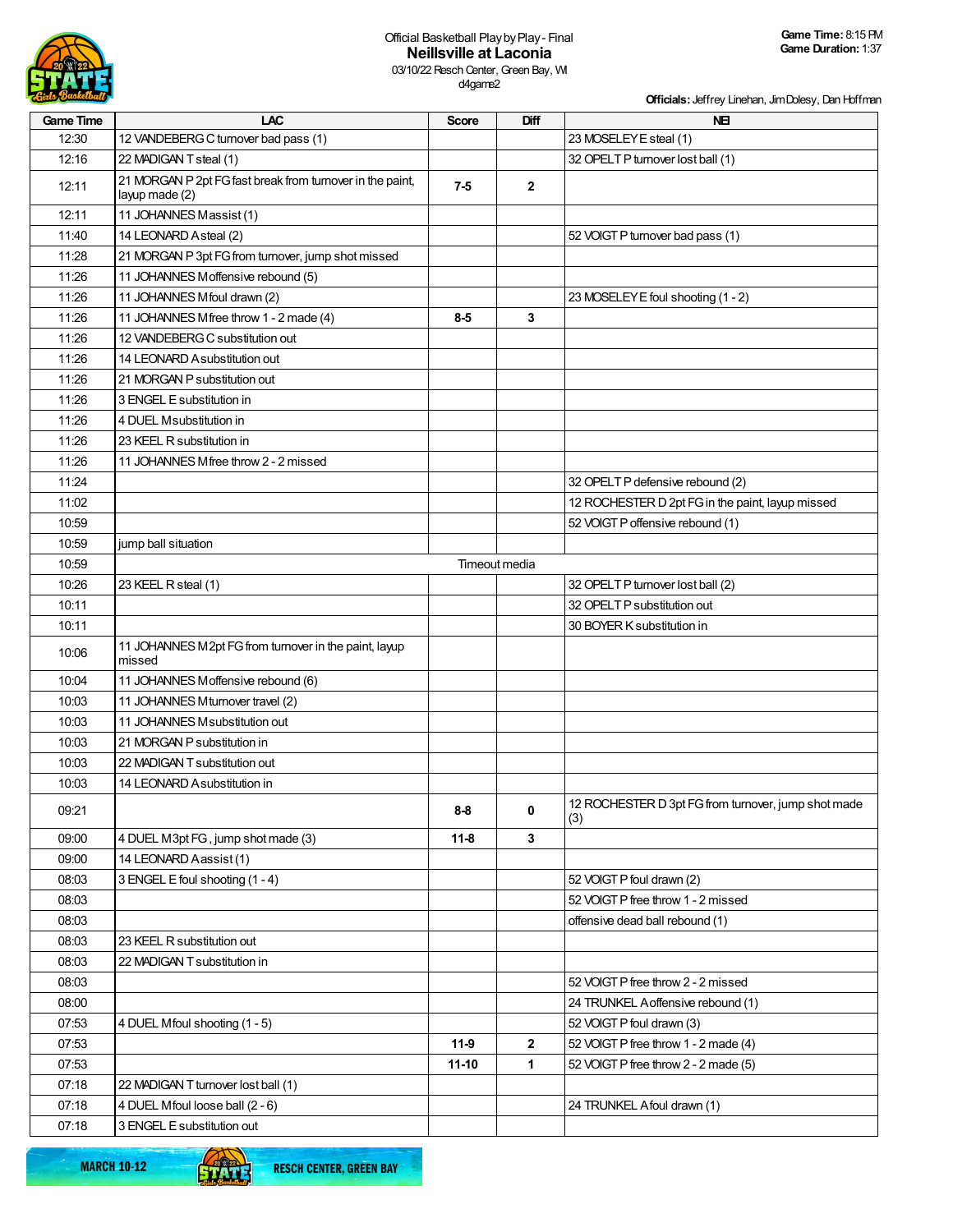

**Officials:** Jeffrey Linehan, Jim Dolesy, Dan Hoffman

| <b>Game Time</b> | <b>LAC</b>                                             | <b>Score</b>  | Diff         | <b>NEI</b>                                                                       |
|------------------|--------------------------------------------------------|---------------|--------------|----------------------------------------------------------------------------------|
| 07:18            | 4 DUEL Msubstitution out                               |               |              |                                                                                  |
| 07:18            | 11 JOHANNES Msubstitution in                           |               |              |                                                                                  |
| 07:18            | 12 VANDEBERG C substitution in                         |               |              |                                                                                  |
| 07:18            |                                                        |               |              | 30 BOYER K substitution out                                                      |
| 07:18            |                                                        |               |              | 32 OPELT P substitution in                                                       |
| 06.56            |                                                        | $11 - 12$     | $-1$         | 52 VOIGT P 2pt FG from turnover outside the paint, pull up<br>jump shot made (7) |
| 06:56            |                                                        |               |              | 32 OPELT P assist (2)                                                            |
| 06:25            | 22 MADIGAN T 3pt FG, jump shot missed                  |               |              |                                                                                  |
| 06:21            | 21 MORGAN P offensive rebound (2)                      |               |              |                                                                                  |
| 06:04            | 21 MORGAN P 3pt FG second chance, jump shot missed     |               |              |                                                                                  |
| 06:00            |                                                        |               |              | 23 MOSELEY E defensive rebound (2)                                               |
| 05:53            |                                                        |               |              | 23 MOSELEY E 2pt FG outside the paint, jump shot missed                          |
| 05:49            | 12 VANDEBERG C defensive rebound (1)                   |               |              |                                                                                  |
| 05:40            | 21 MORGAN P 2pt FG outside the paint, jump shot missed |               |              |                                                                                  |
| 05:36            | 22 MADIGAN T offensive rebound (1)                     |               |              |                                                                                  |
| 05:33            | 14 LEONARD A foul drawn (1)                            |               |              | 52 VOIGT P foul shooting (1 - 3)                                                 |
| 05:33            | 14 LEONARD Afree throw 1 - 2 made (1)                  | $12 - 12$     | 0            |                                                                                  |
| 05:33            |                                                        |               |              | 12 ROCHESTER D substitution out                                                  |
| 05:33            |                                                        |               |              | 32 OPELT P substitution out                                                      |
| 05:33            |                                                        |               |              | 20 MORTENSON Asubstitution in                                                    |
| 05:33            |                                                        |               |              | 40 MAYER K substitution in                                                       |
| 05:33            | 14 LEONARD A free throw 2 - 2 made (2)                 | $13 - 12$     | 1            |                                                                                  |
| 05:33            |                                                        | Timeout media |              |                                                                                  |
| 05:15            |                                                        |               |              | 20 MORTENSON A 2pt FG in the paint, layup blocked                                |
| 05:15            | 14 LEONARD Ablock (1)                                  |               |              |                                                                                  |
| 05:12            | 14 LEONARD A defensive rebound (3)                     |               |              |                                                                                  |
| 05:00            | 12 VANDEBERG C foul drawn (1)                          |               |              | 52 VOIGT P foul shooting (2 - 4)                                                 |
| 05:00            | 12 VANDEBERG C free throw 1 - 2 made (3)               | $14-12$       | $\mathbf{2}$ |                                                                                  |
| 05:00            | 21 MORGAN P substitution out                           |               |              |                                                                                  |
| 05:00            | 23 KEEL R substitution in                              |               |              |                                                                                  |
| 05:00            |                                                        |               |              | 52 VOIGT P substitution out                                                      |
| 05:00            |                                                        |               |              | 32 OPELT P substitution in                                                       |
| 05:00            | 12 VANDEBERG C free throw 2 - 2 made (4)               | $15-12$       | 3            |                                                                                  |
| 04:36            |                                                        |               |              | 40 MAYER K 3pt FG, jump shot missed                                              |
| 04:33            | 22 MADIGAN T defensive rebound (2)                     |               |              |                                                                                  |
| 04:06            | 23 KEEL R 3pt FG, jump shot missed                     |               |              |                                                                                  |
| 04:04            |                                                        |               |              | defensive dead ball rebound (2)                                                  |
| 04:04            | 12 VANDEBERG C foul personal (1 - 7)                   |               |              | 40 MAYER K foul drawn (1)                                                        |
| 04:04            |                                                        |               |              | 20 MORTENSON Asubstitution out                                                   |
| 04:04            |                                                        |               |              | 12 ROCHESTER D substitution in                                                   |
| 04:03            |                                                        |               |              | 40 MAYER K free throw 1 - 1 missed                                               |
| 04:01            | 11 JOHANNES M defensive rebound (7)                    |               |              |                                                                                  |
| 03:40            | 14 LEONARD A 3pt FG, jump shot missed                  |               |              |                                                                                  |
| 03:36            |                                                        |               |              | 32 OPELT P defensive rebound (3)                                                 |
| 03:25            |                                                        |               |              | turnover 10 sec back court (5)                                                   |
|                  | 12 VANDEBERG C 2pt FG from turnover outside the paint, |               |              |                                                                                  |
| 03:15            | jump shot missed                                       |               |              |                                                                                  |
| 03:13            |                                                        |               |              | 24 TRUNKEL Adefensive rebound (2)                                                |
| 02:57            |                                                        |               |              | 40 MAYER K 3pt FG, jump shot missed                                              |
|                  | $\sqrt{2}$                                             |               |              |                                                                                  |

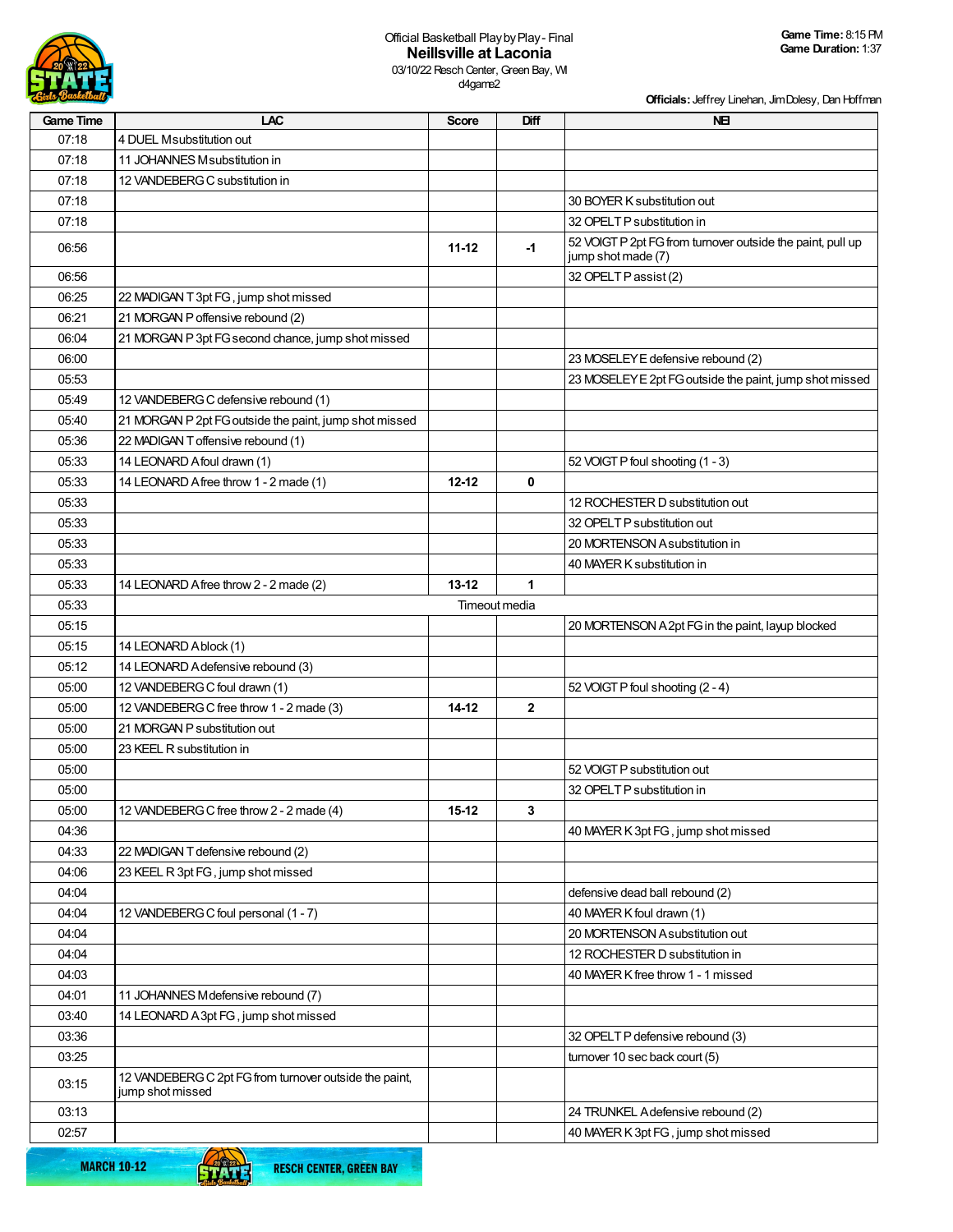

d4game2

| <b><i><u>EGirls Basketball</u></i></b> |                                                                          |                      |      | Officials: Jeffrey Linehan, Jim Dolesy, Dan Hoffman      |
|----------------------------------------|--------------------------------------------------------------------------|----------------------|------|----------------------------------------------------------|
| <b>Game Time</b>                       | <b>LAC</b>                                                               | <b>Score</b>         | Diff | <b>NEI</b>                                               |
| 02:55                                  | 14 LEONARD A defensive rebound (4)                                       |                      |      |                                                          |
| 02:49                                  | 14 LEONARD A 2pt FG fast break in the paint, driving layup<br>made $(4)$ | $17 - 12$            | 5    |                                                          |
| 02:49                                  | 23 KEEL R assist (1)                                                     |                      |      |                                                          |
| 02:26                                  |                                                                          |                      |      | 12 ROCHESTER D 3pt FG, jump shot missed                  |
| 02:23                                  | 12 VANDEBERG C defensive rebound (2)                                     |                      |      |                                                          |
| 02:11                                  | 23 KEEL R 3pt FG, jump shot made (3)                                     | $20 - 12$            | 8    |                                                          |
| 02:11                                  | 11 JOHANNES Massist (2)                                                  |                      |      |                                                          |
| 01:44                                  | 22 MADIGAN T steal (2)                                                   |                      |      | 23 MOSELEY E turnover lost ball (2)                      |
| 01:35                                  | 11 JOHANNES M2pt FG from turnover in the paint, layup<br>blocked         |                      |      |                                                          |
| 01:35                                  |                                                                          |                      |      | 32 OPELT P block (1)                                     |
| 01:32                                  |                                                                          |                      |      | 32 OPELT P defensive rebound (4)                         |
| 01:17                                  |                                                                          | $20 - 14$            | 6    | 32 OPELT P 2pt FG in the paint, driving layup made (2)   |
| 01:17                                  |                                                                          |                      |      | 12 ROCHESTER D assist (1)                                |
| 01:03                                  | 22 MADIGAN T 2pt FG in the paint, driving layup made (2)                 | $22 - 14$            | 8    |                                                          |
| 01:03                                  | 23 KEEL R assist (2)                                                     |                      |      |                                                          |
| 00:45                                  |                                                                          | 22-17                | 5    | 40 MAYER K 3pt FG, jump shot made (3)                    |
| 00:33                                  | 23 KEEL R 3pt FG, jump shot missed                                       |                      |      |                                                          |
| 00:30                                  |                                                                          |                      |      | 23 MOSELEY E defensive rebound (3)                       |
| 00:06                                  |                                                                          |                      |      | 32 OPELT P 3pt FG, jump shot missed                      |
| 00:04                                  |                                                                          |                      |      | 40 MAYER K offensive rebound (1)                         |
| 00:01                                  |                                                                          |                      |      | 12 ROCHESTER D 3pt FG second chance, jump shot<br>missed |
| 00:00                                  | defensive dead ball rebound (1)                                          |                      |      |                                                          |
|                                        |                                                                          | <b>END OF PERIOD</b> |      |                                                          |
|                                        |                                                                          | <b>LAC 22-17 NE</b>  |      |                                                          |

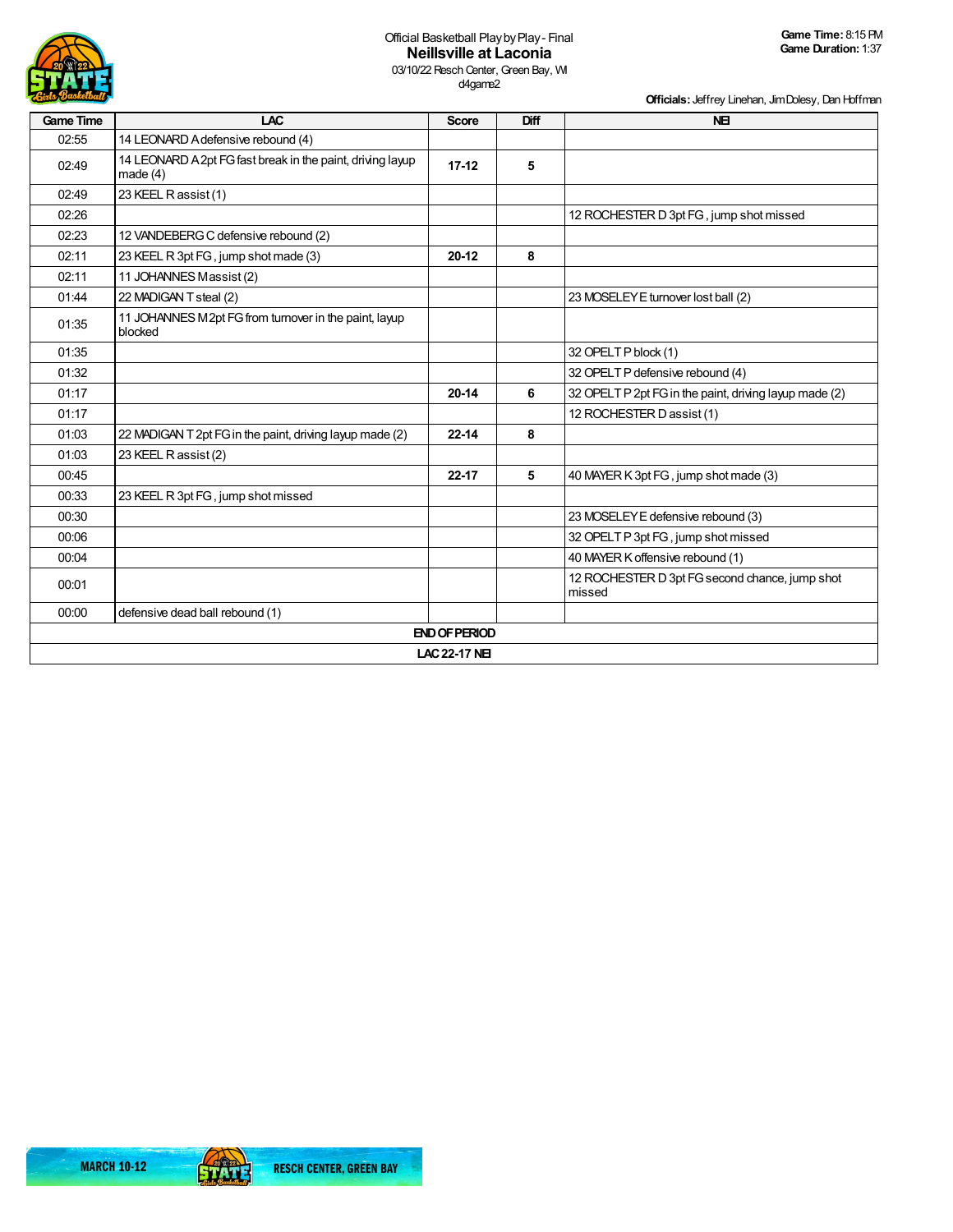

## Official Basketball Box Score - First Half **Neillsville at Laconia** 03/10/22 Resch Center, Green Bay, WI d4game2

**Officials:** Jeffrey Linehan, Jim Dolesy, Dan Hoffman

|               |                          |               | <b>FG</b>    | 3P            | <b>FT</b>         |          |              | <b>Rebounds</b> |               | <b>Fouls</b> | TP.            |          | AS TO ST       |   |              | <b>Blocks</b> | $+/-$          | <b>Shooting By Period</b> |         |      |
|---------------|--------------------------|---------------|--------------|---------------|-------------------|----------|--------------|-----------------|---------------|--------------|----------------|----------|----------------|---|--------------|---------------|----------------|---------------------------|---------|------|
|               | NO. Name                 | Min           | M-A          |               | <b>M-A M-A</b>    |          |              | OR DR TOT       | <b>PF</b>     | FD.          |                |          |                |   | <b>BS</b>    | BA            |                | 1 <sup>st</sup> FG%       | $5-17$  | 29.4 |
| 12            | <b>Delaney Rochester</b> | 16:31         | 1-4          |               | $1 - 3   0 - 0  $ | 0        | 0            | 0               |               |              | 3              |          | $\Omega$       |   | 0            | $\Omega$      | $-2$           | 3PT%                      | 39      | 33.3 |
|               | 23 Emma Moseley          | 18:00         | $0 - 3$      | $0-0$   2-2   |                   | $\Omega$ | 3            | 3               |               |              | $\overline{2}$ | 0        | 2              |   | $\mathbf{0}$ | 0             | -5             | FT%                       | 4-7     | 57.1 |
| 24            | Amelia Trunkel           | 18:00         | $0 - 2$      | $0 - 1$       | $0-0$             |          |              | 2               | 0             |              | $\mathbf{0}$   | 0        | 0              | 0 | $\Omega$     | 0             | $-5$           | GMFG%                     | $5-17$  | 29.4 |
|               | 32 Paris Opelt           | 14:34         | $1 - 2$      | $10-1$        | $ 0-0 $           | 0        | 4            | 4               | $\Omega$      |              | $\overline{2}$ |          | $\overline{2}$ | 0 |              | $\mathbf 0$   | -5             | 3PT%                      | $3-9$   | 33.3 |
| 52            | Paige Voigt              | 13:00         | $2 - 2$      | $1 - 1$ 2-4   |                   |          | 0            |                 | $\mathcal{P}$ | 3            | 7              |          |                |   | $\Omega$     | 0             | -2             | FT%                       | $4 - 7$ | 57.1 |
|               | 30 Kylie Boyer           | 02:53         | $0 - 0$      | $ 0-0 0-0 $   |                   | 0        | $\mathbf{0}$ | $\Omega$        | $\Omega$      |              | $\mathbf{0}$   | $\Omega$ | $\Omega$       | 0 | $\mathbf{0}$ | $\Omega$      | $\overline{2}$ | Dead Ball Rebounds: 1     |         |      |
| 20            | Ava Mortenson            | 01:29         | $0 - 1$      | $0 - 0 0 - 0$ |                   | 0        | 0            | 0               | 0             |              | $\Omega$       |          | 0              |   | $\Omega$     |               | -3             |                           |         |      |
| 40            | Kati Mayer               | $05:33$   1-3 |              |               | $1 - 3$   0-1     |          | 0            |                 | $\Omega$      |              | 3              | $\Omega$ | $\Omega$       | 0 | $\Omega$     | 0             | -5             |                           |         |      |
| Team          |                          |               |              |               | 0                 |          |              |                 |               | $\Omega$     |                |          |                |   |              |               |                |                           |         |      |
| <b>Totals</b> |                          |               | 5-17 3-9 4-7 |               |                   | 3        | 9            | 12              | 4             |              | 17             | 3        | 6              | 3 |              |               | $-5$           |                           |         |      |

| -7 -      | 1st FG%                  | 5-17   | 29.4% |  |  |  |  |
|-----------|--------------------------|--------|-------|--|--|--|--|
| $\cdot$ 2 | 3PT%                     | 39     | 33.3% |  |  |  |  |
| ٠5        | FT%                      | 47     | 57.1% |  |  |  |  |
| $\cdot 5$ | GMFG%                    | $5-17$ | 29.4% |  |  |  |  |
| ٠5        | 3PT%                     | 39     | 33.3% |  |  |  |  |
| $\cdot$ 2 | FT%                      | 4-7    | 57.1% |  |  |  |  |
| າ         | Dead Ball Rebounds: 1, 1 |        |       |  |  |  |  |

**Laconia - 22**

**Technical Fouls:**NONE

|               |                        |       | <b>FG</b> | 3P          | FT      |          |                | <b>Rebounds</b> |               | <b>Fouls</b>   | <b>TPI</b>     |                | AS TO ST       |   |              | <b>Blocks</b>         | $+/-$ |
|---------------|------------------------|-------|-----------|-------------|---------|----------|----------------|-----------------|---------------|----------------|----------------|----------------|----------------|---|--------------|-----------------------|-------|
|               | NO. Name               | Min   | M-A       |             | M-A M-A |          | OR DR          | <b>TOT</b>      | <b>PF</b>     | F <sub>D</sub> |                |                |                |   | <b>BS</b>    | <b>BA</b>             |       |
| 11            | Molly Johannes         | 15:15 | 1-6       | $0-0$       | $2 - 3$ | 5        | 2              |                 |               | 2              | 4              | $\overline{2}$ | 2              | 0 | 0            |                       | 7     |
| 12            | Callista VandeBerg     | 13:52 | $1 - 3$   | $0-0$       | $2 - 2$ | $\Omega$ | $\overline{2}$ | 2               |               | 1              | 4              | $\Omega$       | 1              | 0 | $\mathbf{0}$ | $\mathbf 0$           |       |
| 14            | Aubrey Leonard         | 16:37 | $1 - 2$   | $0 - 1$     | $2 - 2$ | 0        | 4              | 4               |               |                | 4              |                | 1              | 2 | 1            | $\Omega$              | 5     |
| 21            | Payton Morgan          | 11:37 | $1 - 4$   | $0-2$       | $0 - 0$ |          | $\mathbf{1}$   | $\mathfrak{p}$  |               | $\mathbf{0}$   | $\overline{2}$ | ◢              | 0              | 0 | 0            | $\mathbf 0$           | 2     |
| 22            | <b>Tierney Madigan</b> | 16:00 | 1-4       | $0-2$       | $0 - 0$ |          | 1              | $\overline{2}$  | $\Omega$      | $\Omega$       | $\overline{2}$ | $\Omega$       | 1              | 2 | $\mathbf{0}$ | $\Omega$              | 5     |
| 3             | Eva Engel              | 04:08 | $0 - 0$   | $0-0$       | $0 - 0$ | 0        | $\Omega$       | 0               | $\mathbf{1}$  | $\Omega$       | $\mathbf 0$    | $\mathbf{0}$   | $\overline{0}$ | 0 | 0            | $\mathbf 0$           | $-2$  |
| 4             | Molly Duel             | 04:08 | $1 - 1$   | $1 - 1$     | $0 - 0$ | $\Omega$ | $\Omega$       | $\Omega$        | $\mathcal{P}$ | $\Omega$       | 3              | $\Omega$       | $\Omega$       | 0 | 0            | $\mathbf{0}$          | $-2$  |
| 23            | <b>Reece Keel</b>      | 08:23 | $1 - 3$   | $1 - 3$     | $0 - 0$ | 0        | $\Omega$       | $\Omega$        | $\Omega$      | $\Omega$       | 3              | 2              | 0              | 1 | $\mathbf{0}$ | $\Omega$              | 3     |
| Team          |                        |       |           |             |         | 0        | $\Omega$       | $\Omega$        |               |                | 0              |                | $\mathbf 0$    |   |              |                       |       |
| <b>Totals</b> |                        |       | $7 - 23$  | $2 - 9$ 6-7 |         |          | 10             | 17              | 7             | 4              | 22             | 6              | 5              | 5 |              |                       | 5     |
|               |                        |       |           |             |         |          |                |                 |               |                |                |                |                |   |              | Technical Fouls: NONE |       |

|                              | <b>Shooting By Period</b> |       |  |  |  |  |  |  |  |  |
|------------------------------|---------------------------|-------|--|--|--|--|--|--|--|--|
| 1st FG%<br>30.4%<br>$7 - 23$ |                           |       |  |  |  |  |  |  |  |  |
| 3PT%                         | 2.9                       | 22.2% |  |  |  |  |  |  |  |  |
| FT%                          | 67                        | 85.7% |  |  |  |  |  |  |  |  |
| GMFG%                        | $7-23$                    | 30.4% |  |  |  |  |  |  |  |  |
| 3PT%                         | 2.9                       | 22.2% |  |  |  |  |  |  |  |  |
| FT%                          | 6-7                       | 85.7% |  |  |  |  |  |  |  |  |

Dead Ball Rebounds: 0, 1

|                       | <b>NEI</b><br>LAC                                                             |       |  |  |  |  |  |
|-----------------------|-------------------------------------------------------------------------------|-------|--|--|--|--|--|
| <b>Biggest lead</b>   | 1 (1 $\frac{\text{st}}{\text{6:56}}$ ) 8 (1 $\frac{\text{st}}{\text{2:11}}$ ) |       |  |  |  |  |  |
|                       | <b>Best Scoring Run</b> $ 5 (1^{st} 13:09) 9 (1^{st} 2:11) $                  |       |  |  |  |  |  |
| <b>Lead Changes</b>   |                                                                               |       |  |  |  |  |  |
| <b>Times Tied</b>     |                                                                               |       |  |  |  |  |  |
| <b>Time with Lead</b> | 01:23                                                                         | 13:56 |  |  |  |  |  |

| <b>Points from</b>   | <b>NEI</b> | <b>LAC</b> |
|----------------------|------------|------------|
| <b>Turnovers</b>     | 5          | հ          |
| Paint                | 2          | 8          |
| <b>Second Chance</b> | 2          | 6          |
| <b>Fast Breaks</b>   | U          |            |
| <b>Bench</b>         | 3          | հ          |

| <b>Period by Period Scoring</b> |                   |    |    |  |  |  |  |  |
|---------------------------------|-------------------|----|----|--|--|--|--|--|
|                                 | 1st<br>2nd<br>TOT |    |    |  |  |  |  |  |
| NEI                             | 17                | 22 | 39 |  |  |  |  |  |
| <b>LAC</b>                      | 22                | 28 | 50 |  |  |  |  |  |

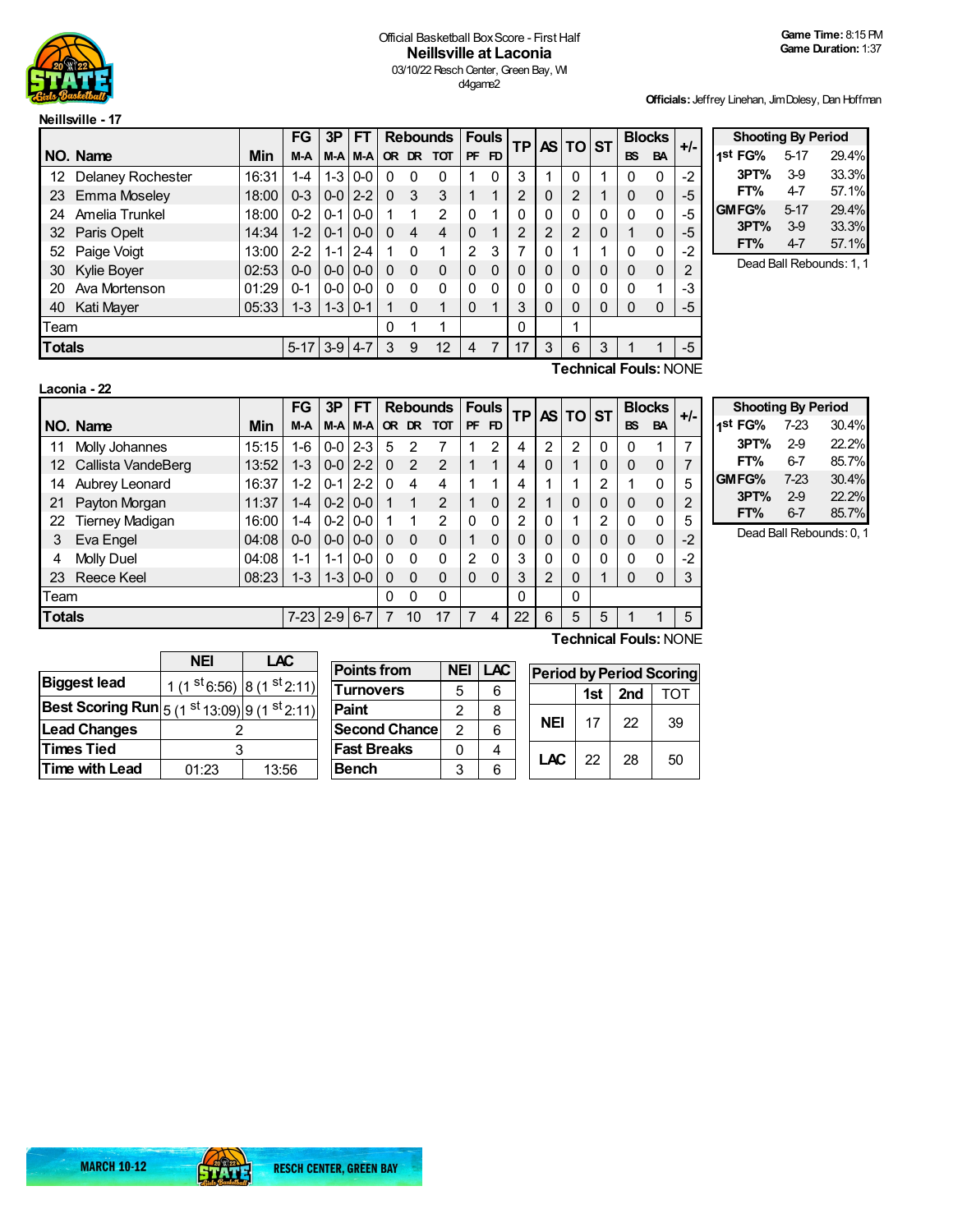

**Officials:** Jeffrey Linehan, Jim Dolesy, Dan Hoffman

# **Period 2**

| <b>Period Starters:</b> |                                                                                  |              |                |                                        |              |
|-------------------------|----------------------------------------------------------------------------------|--------------|----------------|----------------------------------------|--------------|
| LAC                     | 11 Johannes M<br>12 VandeBerg C                                                  |              | 14 Leonard A   | 21 Morgan P                            | 22 Madigan T |
| NEI                     | 23 Moseley E<br>12 Rochester D                                                   |              | 24 Trunkel A   | 32 Opelt P                             | 52 Voigt P   |
| <b>Game Time</b>        | LAC                                                                              | <b>Score</b> | Diff           |                                        | <b>NEI</b>   |
| 18:00                   | 23 KEEL R substitution out                                                       |              |                |                                        |              |
| 18:00                   | 21 MORGAN P substitution in                                                      |              |                |                                        |              |
| 18:00                   |                                                                                  |              |                | 40 MAYER K substitution out            |              |
| 18:00                   |                                                                                  |              |                | 52 VOIGT P substitution in             |              |
| 17:26                   | jump ball situation                                                              |              |                |                                        |              |
| 17:26                   | 12 VANDEBERG C turnover lost ball (2)                                            |              |                | 24 TRUNKEL Asteal (1)                  |              |
| 17:26                   |                                                                                  |              | Timeout media  |                                        |              |
| 17:26                   | 12 VANDEBERG C substitution out                                                  |              |                |                                        |              |
| 17:26                   | 4 DUEL Msubstitution in                                                          |              |                |                                        |              |
| 17:20                   | 21 MORGAN P steal (1)                                                            |              |                | 23 MOSELEY E turnover bad pass (3)     |              |
| 17:15                   | 4 DUEL M2pt FG from turnover in the paint, layup blocked                         |              |                |                                        |              |
| 17:15                   |                                                                                  |              |                | 23 MOSELEY E block (1)                 |              |
| 17:12                   | offensive rebound (18)                                                           |              |                |                                        |              |
| 17:12                   | jump ball situation                                                              |              |                |                                        |              |
| 17:12                   | 14 LEONARD A foul drawn (2)                                                      |              |                | 12 ROCHESTER D foul personal (2 - 1)   |              |
| 16:48                   | 11 JOHANNES M2pt FG second chance in the paint, jump<br>shot missed              |              |                |                                        |              |
| 16:43                   |                                                                                  |              |                | 32 OPELT P defensive rebound (5)       |              |
| 16:43                   | jump ball situation                                                              |              |                |                                        |              |
| 16:35                   |                                                                                  |              |                | 24 TRUNKEL A3pt FG, jump shot missed   |              |
| 16:31                   | 11 JOHANNES M defensive rebound (8)                                              |              |                |                                        |              |
| 16:23                   | 11 JOHANNES M2pt FG outside the paint, jump shot<br>missed                       |              |                |                                        |              |
| 16:20                   |                                                                                  |              |                | 32 OPELT P defensive rebound (6)       |              |
| 16:13                   | jump ball situation                                                              |              |                |                                        |              |
| 16:13                   | 11 JOHANNES Msteal (1)                                                           |              |                | 32 OPELT P turnover lost ball (3)      |              |
| 15:57                   | 21 MORGAN P 3pt FG from turnover, jump shot made (5)                             | 25-17        | 8              |                                        |              |
| 15:57                   | 14 LEONARD Aassist (2)                                                           |              |                |                                        |              |
| 15:28                   | 14 LEONARD A foul shooting (2 - 1)                                               |              |                | 23 MOSELEY E foul drawn (2)            |              |
| 15:28                   |                                                                                  | 25-18        | $\overline{7}$ | 23 MOSELEY E free throw 1 - 2 made (3) |              |
| 15:28                   | 14 LEONARD A substitution out                                                    |              |                |                                        |              |
| 15:28                   | 3 ENGEL E substitution in                                                        |              |                |                                        |              |
| 15:28                   |                                                                                  | 25-19        | 6              | 23 MOSELEY E free throw 2 - 2 made (4) |              |
| 14:54                   |                                                                                  |              | Timeout media  |                                        |              |
| 14:36                   | 4 DUEL Mfoul drawn (1)                                                           |              |                | 12 ROCHESTER D foul personal (3 - 2)   |              |
| 14:28                   | 3 ENGEL E 3pt FG, jump shot missed                                               |              |                |                                        |              |
| 14:25                   |                                                                                  |              |                | 32 OPELT P defensive rebound (7)       |              |
| 14:25                   | jump ball situation                                                              |              |                |                                        |              |
| 14:01                   |                                                                                  |              |                | 23 MOSELEY E turnover lost ball (4)    |              |
| 13:56                   | 22 MADIGAN T 2pt FG from turnover outside the paint, pull<br>up jump shot missed |              |                |                                        |              |
| 13:52                   | 11 JOHANNES Moffensive rebound (9)                                               |              |                |                                        |              |
| 13:52                   | 11 JOHANNES Mfoul drawn (3)                                                      |              |                | 24 TRUNKEL A foul shooting (1 - 3)     |              |
| 13:52                   | 11 JOHANNES Mfree throw 1 - 2 made (5)                                           | 26-19        | $\overline{7}$ |                                        |              |

**MARCH 10-12** 



Œ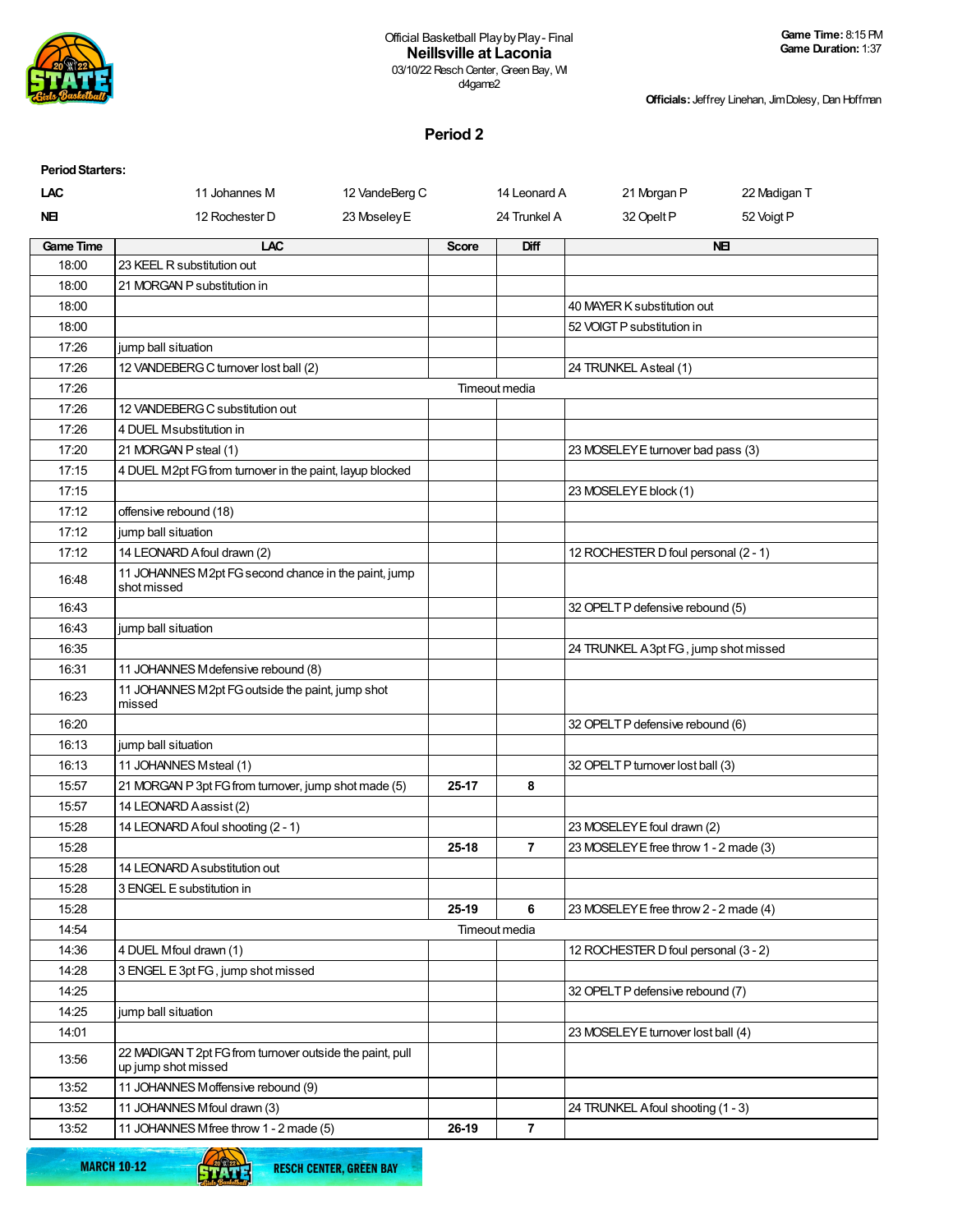

**Officials:** Jeffrey Linehan, Jim Dolesy, Dan Hoffman

| 13:52<br>21 MORGAN P substitution out<br>13:52<br>23 KEEL R substitution in<br>13:52<br>11 JOHANNES Mfree throw 2 - 2 missed<br>13:50<br>52 VOIGT P defensive rebound (2)<br>23 MOSELEY E 2pt FG in the paint, layup missed<br>13:41<br>23 MOSELEY E offensive rebound (4)<br>13:39<br>13:39<br>23 MOSELEY E foul drawn (3)<br>3 ENGEL E foul personal (2 - 2)<br>13:39<br>11 JOHANNES M substitution out<br>13:39<br>12 VANDEBERG C substitution in<br>32 OPELT P 3pt FG second chance, jump shot missed<br>13:31<br>13:28<br>defensive rebound (21)<br>13:09<br>12 VANDEBERG C 2pt FG in the paint, jump shot missed<br>13:05<br>4 DUEL Moffensive rebound (1)<br>22 MADIGAN T 2pt FG second chance outside the paint,<br>13:02<br>28-19<br>9<br>floating jump shot made (4)<br>4 DUEL Massist (1)<br>13:02<br>12:53<br>Timeout 30 Sec<br>12:29<br>4 DUEL Msteal (1)<br>32 OPELT P turnover lost ball (4)<br>12:21<br>12 VANDEBERG C foul drawn (2)<br>32 OPELT P foul shooting (1 - 4)<br>12:21<br>12 VANDEBERG C free throw 1 - 2 missed<br>12:21<br>offensive dead ball rebound (2)<br>32 OPELT P substitution out<br>12:21<br>12:21<br>30 BOYER K substitution in<br>12:21<br>12 VANDEBERG C free throw 2 - 2 missed<br>12:19<br>3 ENGEL E offensive rebound (1)<br>4 DUEL M2pt FG from turnover second chance in the paint,<br>12:11<br>layup missed<br>12:07<br>12 VANDEBERG C offensive rebound (3)<br>12:07<br>jump ball situation<br>12:07<br>23 KEEL R substitution out<br>12:07<br>11 JOHANNES M substitution in<br>52 VOIGT P steal (2)<br>11:47<br>22 MADIGAN T turnover bad pass (2)<br>12 ROCHESTER D turnover bad pass (1)<br>11:31<br>11:31<br>12 ROCHESTER D substitution out<br>11:31<br>20 MORTENSON Asubstitution in<br>11:23<br>20 MORTENSON Asteal (1)<br>4 DUEL Mturnover lost ball (1)<br>20 MORTENSON A 2pt FG from turnover in the paint, driving<br>$\overline{7}$<br>11:12<br>28-21<br>layup made (2)<br>23 MOSELEY E assist (1)<br>11:12<br>11:12<br>20 MORTENSON A foul drawn (1)<br>3 ENGEL E foul shooting (3 - 3)<br>11:12<br>4 DUEL Msubstitution out<br>11:12<br>22 MADIGAN T substitution out<br>11:12<br>14 LEONARD A substitution in<br>11:12<br>21 MORGAN P substitution in<br>11:12<br>20 MORTENSON Afree throw 1 - 1 missed<br>11:09<br>11 JOHANNES M defensive rebound (10)<br>10:56<br>3 ENGEL E 3pt FG, jump shot missed<br>10:52<br>21 MORGAN P offensive rebound (3)<br>21 MORGAN P 3pt FG second chance, jump shot made (8)<br>10:48<br>$31 - 21$<br>10 | <b>Game Time</b> | LAC                    | <b>Score</b> | Diff | <b>NEI</b> |
|-----------------------------------------------------------------------------------------------------------------------------------------------------------------------------------------------------------------------------------------------------------------------------------------------------------------------------------------------------------------------------------------------------------------------------------------------------------------------------------------------------------------------------------------------------------------------------------------------------------------------------------------------------------------------------------------------------------------------------------------------------------------------------------------------------------------------------------------------------------------------------------------------------------------------------------------------------------------------------------------------------------------------------------------------------------------------------------------------------------------------------------------------------------------------------------------------------------------------------------------------------------------------------------------------------------------------------------------------------------------------------------------------------------------------------------------------------------------------------------------------------------------------------------------------------------------------------------------------------------------------------------------------------------------------------------------------------------------------------------------------------------------------------------------------------------------------------------------------------------------------------------------------------------------------------------------------------------------------------------------------------------------------------------------------------------------------------------------------------------------------------------------------------------------------------------------------------------------------------------------------------------------------------------------------------------------------------------------------------------------------------------------------------------------------------------------------------------------------------------------------------------|------------------|------------------------|--------------|------|------------|
|                                                                                                                                                                                                                                                                                                                                                                                                                                                                                                                                                                                                                                                                                                                                                                                                                                                                                                                                                                                                                                                                                                                                                                                                                                                                                                                                                                                                                                                                                                                                                                                                                                                                                                                                                                                                                                                                                                                                                                                                                                                                                                                                                                                                                                                                                                                                                                                                                                                                                                           |                  |                        |              |      |            |
|                                                                                                                                                                                                                                                                                                                                                                                                                                                                                                                                                                                                                                                                                                                                                                                                                                                                                                                                                                                                                                                                                                                                                                                                                                                                                                                                                                                                                                                                                                                                                                                                                                                                                                                                                                                                                                                                                                                                                                                                                                                                                                                                                                                                                                                                                                                                                                                                                                                                                                           |                  |                        |              |      |            |
|                                                                                                                                                                                                                                                                                                                                                                                                                                                                                                                                                                                                                                                                                                                                                                                                                                                                                                                                                                                                                                                                                                                                                                                                                                                                                                                                                                                                                                                                                                                                                                                                                                                                                                                                                                                                                                                                                                                                                                                                                                                                                                                                                                                                                                                                                                                                                                                                                                                                                                           |                  |                        |              |      |            |
|                                                                                                                                                                                                                                                                                                                                                                                                                                                                                                                                                                                                                                                                                                                                                                                                                                                                                                                                                                                                                                                                                                                                                                                                                                                                                                                                                                                                                                                                                                                                                                                                                                                                                                                                                                                                                                                                                                                                                                                                                                                                                                                                                                                                                                                                                                                                                                                                                                                                                                           |                  |                        |              |      |            |
|                                                                                                                                                                                                                                                                                                                                                                                                                                                                                                                                                                                                                                                                                                                                                                                                                                                                                                                                                                                                                                                                                                                                                                                                                                                                                                                                                                                                                                                                                                                                                                                                                                                                                                                                                                                                                                                                                                                                                                                                                                                                                                                                                                                                                                                                                                                                                                                                                                                                                                           |                  |                        |              |      |            |
|                                                                                                                                                                                                                                                                                                                                                                                                                                                                                                                                                                                                                                                                                                                                                                                                                                                                                                                                                                                                                                                                                                                                                                                                                                                                                                                                                                                                                                                                                                                                                                                                                                                                                                                                                                                                                                                                                                                                                                                                                                                                                                                                                                                                                                                                                                                                                                                                                                                                                                           |                  |                        |              |      |            |
|                                                                                                                                                                                                                                                                                                                                                                                                                                                                                                                                                                                                                                                                                                                                                                                                                                                                                                                                                                                                                                                                                                                                                                                                                                                                                                                                                                                                                                                                                                                                                                                                                                                                                                                                                                                                                                                                                                                                                                                                                                                                                                                                                                                                                                                                                                                                                                                                                                                                                                           |                  |                        |              |      |            |
|                                                                                                                                                                                                                                                                                                                                                                                                                                                                                                                                                                                                                                                                                                                                                                                                                                                                                                                                                                                                                                                                                                                                                                                                                                                                                                                                                                                                                                                                                                                                                                                                                                                                                                                                                                                                                                                                                                                                                                                                                                                                                                                                                                                                                                                                                                                                                                                                                                                                                                           |                  |                        |              |      |            |
|                                                                                                                                                                                                                                                                                                                                                                                                                                                                                                                                                                                                                                                                                                                                                                                                                                                                                                                                                                                                                                                                                                                                                                                                                                                                                                                                                                                                                                                                                                                                                                                                                                                                                                                                                                                                                                                                                                                                                                                                                                                                                                                                                                                                                                                                                                                                                                                                                                                                                                           |                  |                        |              |      |            |
|                                                                                                                                                                                                                                                                                                                                                                                                                                                                                                                                                                                                                                                                                                                                                                                                                                                                                                                                                                                                                                                                                                                                                                                                                                                                                                                                                                                                                                                                                                                                                                                                                                                                                                                                                                                                                                                                                                                                                                                                                                                                                                                                                                                                                                                                                                                                                                                                                                                                                                           |                  |                        |              |      |            |
|                                                                                                                                                                                                                                                                                                                                                                                                                                                                                                                                                                                                                                                                                                                                                                                                                                                                                                                                                                                                                                                                                                                                                                                                                                                                                                                                                                                                                                                                                                                                                                                                                                                                                                                                                                                                                                                                                                                                                                                                                                                                                                                                                                                                                                                                                                                                                                                                                                                                                                           |                  |                        |              |      |            |
|                                                                                                                                                                                                                                                                                                                                                                                                                                                                                                                                                                                                                                                                                                                                                                                                                                                                                                                                                                                                                                                                                                                                                                                                                                                                                                                                                                                                                                                                                                                                                                                                                                                                                                                                                                                                                                                                                                                                                                                                                                                                                                                                                                                                                                                                                                                                                                                                                                                                                                           |                  |                        |              |      |            |
|                                                                                                                                                                                                                                                                                                                                                                                                                                                                                                                                                                                                                                                                                                                                                                                                                                                                                                                                                                                                                                                                                                                                                                                                                                                                                                                                                                                                                                                                                                                                                                                                                                                                                                                                                                                                                                                                                                                                                                                                                                                                                                                                                                                                                                                                                                                                                                                                                                                                                                           |                  |                        |              |      |            |
|                                                                                                                                                                                                                                                                                                                                                                                                                                                                                                                                                                                                                                                                                                                                                                                                                                                                                                                                                                                                                                                                                                                                                                                                                                                                                                                                                                                                                                                                                                                                                                                                                                                                                                                                                                                                                                                                                                                                                                                                                                                                                                                                                                                                                                                                                                                                                                                                                                                                                                           |                  |                        |              |      |            |
|                                                                                                                                                                                                                                                                                                                                                                                                                                                                                                                                                                                                                                                                                                                                                                                                                                                                                                                                                                                                                                                                                                                                                                                                                                                                                                                                                                                                                                                                                                                                                                                                                                                                                                                                                                                                                                                                                                                                                                                                                                                                                                                                                                                                                                                                                                                                                                                                                                                                                                           |                  |                        |              |      |            |
|                                                                                                                                                                                                                                                                                                                                                                                                                                                                                                                                                                                                                                                                                                                                                                                                                                                                                                                                                                                                                                                                                                                                                                                                                                                                                                                                                                                                                                                                                                                                                                                                                                                                                                                                                                                                                                                                                                                                                                                                                                                                                                                                                                                                                                                                                                                                                                                                                                                                                                           |                  |                        |              |      |            |
|                                                                                                                                                                                                                                                                                                                                                                                                                                                                                                                                                                                                                                                                                                                                                                                                                                                                                                                                                                                                                                                                                                                                                                                                                                                                                                                                                                                                                                                                                                                                                                                                                                                                                                                                                                                                                                                                                                                                                                                                                                                                                                                                                                                                                                                                                                                                                                                                                                                                                                           |                  |                        |              |      |            |
|                                                                                                                                                                                                                                                                                                                                                                                                                                                                                                                                                                                                                                                                                                                                                                                                                                                                                                                                                                                                                                                                                                                                                                                                                                                                                                                                                                                                                                                                                                                                                                                                                                                                                                                                                                                                                                                                                                                                                                                                                                                                                                                                                                                                                                                                                                                                                                                                                                                                                                           |                  |                        |              |      |            |
|                                                                                                                                                                                                                                                                                                                                                                                                                                                                                                                                                                                                                                                                                                                                                                                                                                                                                                                                                                                                                                                                                                                                                                                                                                                                                                                                                                                                                                                                                                                                                                                                                                                                                                                                                                                                                                                                                                                                                                                                                                                                                                                                                                                                                                                                                                                                                                                                                                                                                                           |                  |                        |              |      |            |
|                                                                                                                                                                                                                                                                                                                                                                                                                                                                                                                                                                                                                                                                                                                                                                                                                                                                                                                                                                                                                                                                                                                                                                                                                                                                                                                                                                                                                                                                                                                                                                                                                                                                                                                                                                                                                                                                                                                                                                                                                                                                                                                                                                                                                                                                                                                                                                                                                                                                                                           |                  |                        |              |      |            |
|                                                                                                                                                                                                                                                                                                                                                                                                                                                                                                                                                                                                                                                                                                                                                                                                                                                                                                                                                                                                                                                                                                                                                                                                                                                                                                                                                                                                                                                                                                                                                                                                                                                                                                                                                                                                                                                                                                                                                                                                                                                                                                                                                                                                                                                                                                                                                                                                                                                                                                           |                  |                        |              |      |            |
|                                                                                                                                                                                                                                                                                                                                                                                                                                                                                                                                                                                                                                                                                                                                                                                                                                                                                                                                                                                                                                                                                                                                                                                                                                                                                                                                                                                                                                                                                                                                                                                                                                                                                                                                                                                                                                                                                                                                                                                                                                                                                                                                                                                                                                                                                                                                                                                                                                                                                                           |                  |                        |              |      |            |
|                                                                                                                                                                                                                                                                                                                                                                                                                                                                                                                                                                                                                                                                                                                                                                                                                                                                                                                                                                                                                                                                                                                                                                                                                                                                                                                                                                                                                                                                                                                                                                                                                                                                                                                                                                                                                                                                                                                                                                                                                                                                                                                                                                                                                                                                                                                                                                                                                                                                                                           |                  |                        |              |      |            |
|                                                                                                                                                                                                                                                                                                                                                                                                                                                                                                                                                                                                                                                                                                                                                                                                                                                                                                                                                                                                                                                                                                                                                                                                                                                                                                                                                                                                                                                                                                                                                                                                                                                                                                                                                                                                                                                                                                                                                                                                                                                                                                                                                                                                                                                                                                                                                                                                                                                                                                           |                  |                        |              |      |            |
|                                                                                                                                                                                                                                                                                                                                                                                                                                                                                                                                                                                                                                                                                                                                                                                                                                                                                                                                                                                                                                                                                                                                                                                                                                                                                                                                                                                                                                                                                                                                                                                                                                                                                                                                                                                                                                                                                                                                                                                                                                                                                                                                                                                                                                                                                                                                                                                                                                                                                                           |                  |                        |              |      |            |
|                                                                                                                                                                                                                                                                                                                                                                                                                                                                                                                                                                                                                                                                                                                                                                                                                                                                                                                                                                                                                                                                                                                                                                                                                                                                                                                                                                                                                                                                                                                                                                                                                                                                                                                                                                                                                                                                                                                                                                                                                                                                                                                                                                                                                                                                                                                                                                                                                                                                                                           |                  |                        |              |      |            |
|                                                                                                                                                                                                                                                                                                                                                                                                                                                                                                                                                                                                                                                                                                                                                                                                                                                                                                                                                                                                                                                                                                                                                                                                                                                                                                                                                                                                                                                                                                                                                                                                                                                                                                                                                                                                                                                                                                                                                                                                                                                                                                                                                                                                                                                                                                                                                                                                                                                                                                           |                  |                        |              |      |            |
|                                                                                                                                                                                                                                                                                                                                                                                                                                                                                                                                                                                                                                                                                                                                                                                                                                                                                                                                                                                                                                                                                                                                                                                                                                                                                                                                                                                                                                                                                                                                                                                                                                                                                                                                                                                                                                                                                                                                                                                                                                                                                                                                                                                                                                                                                                                                                                                                                                                                                                           |                  |                        |              |      |            |
|                                                                                                                                                                                                                                                                                                                                                                                                                                                                                                                                                                                                                                                                                                                                                                                                                                                                                                                                                                                                                                                                                                                                                                                                                                                                                                                                                                                                                                                                                                                                                                                                                                                                                                                                                                                                                                                                                                                                                                                                                                                                                                                                                                                                                                                                                                                                                                                                                                                                                                           |                  |                        |              |      |            |
|                                                                                                                                                                                                                                                                                                                                                                                                                                                                                                                                                                                                                                                                                                                                                                                                                                                                                                                                                                                                                                                                                                                                                                                                                                                                                                                                                                                                                                                                                                                                                                                                                                                                                                                                                                                                                                                                                                                                                                                                                                                                                                                                                                                                                                                                                                                                                                                                                                                                                                           |                  |                        |              |      |            |
|                                                                                                                                                                                                                                                                                                                                                                                                                                                                                                                                                                                                                                                                                                                                                                                                                                                                                                                                                                                                                                                                                                                                                                                                                                                                                                                                                                                                                                                                                                                                                                                                                                                                                                                                                                                                                                                                                                                                                                                                                                                                                                                                                                                                                                                                                                                                                                                                                                                                                                           |                  |                        |              |      |            |
|                                                                                                                                                                                                                                                                                                                                                                                                                                                                                                                                                                                                                                                                                                                                                                                                                                                                                                                                                                                                                                                                                                                                                                                                                                                                                                                                                                                                                                                                                                                                                                                                                                                                                                                                                                                                                                                                                                                                                                                                                                                                                                                                                                                                                                                                                                                                                                                                                                                                                                           |                  |                        |              |      |            |
|                                                                                                                                                                                                                                                                                                                                                                                                                                                                                                                                                                                                                                                                                                                                                                                                                                                                                                                                                                                                                                                                                                                                                                                                                                                                                                                                                                                                                                                                                                                                                                                                                                                                                                                                                                                                                                                                                                                                                                                                                                                                                                                                                                                                                                                                                                                                                                                                                                                                                                           |                  |                        |              |      |            |
|                                                                                                                                                                                                                                                                                                                                                                                                                                                                                                                                                                                                                                                                                                                                                                                                                                                                                                                                                                                                                                                                                                                                                                                                                                                                                                                                                                                                                                                                                                                                                                                                                                                                                                                                                                                                                                                                                                                                                                                                                                                                                                                                                                                                                                                                                                                                                                                                                                                                                                           |                  |                        |              |      |            |
|                                                                                                                                                                                                                                                                                                                                                                                                                                                                                                                                                                                                                                                                                                                                                                                                                                                                                                                                                                                                                                                                                                                                                                                                                                                                                                                                                                                                                                                                                                                                                                                                                                                                                                                                                                                                                                                                                                                                                                                                                                                                                                                                                                                                                                                                                                                                                                                                                                                                                                           |                  |                        |              |      |            |
|                                                                                                                                                                                                                                                                                                                                                                                                                                                                                                                                                                                                                                                                                                                                                                                                                                                                                                                                                                                                                                                                                                                                                                                                                                                                                                                                                                                                                                                                                                                                                                                                                                                                                                                                                                                                                                                                                                                                                                                                                                                                                                                                                                                                                                                                                                                                                                                                                                                                                                           |                  |                        |              |      |            |
|                                                                                                                                                                                                                                                                                                                                                                                                                                                                                                                                                                                                                                                                                                                                                                                                                                                                                                                                                                                                                                                                                                                                                                                                                                                                                                                                                                                                                                                                                                                                                                                                                                                                                                                                                                                                                                                                                                                                                                                                                                                                                                                                                                                                                                                                                                                                                                                                                                                                                                           |                  |                        |              |      |            |
|                                                                                                                                                                                                                                                                                                                                                                                                                                                                                                                                                                                                                                                                                                                                                                                                                                                                                                                                                                                                                                                                                                                                                                                                                                                                                                                                                                                                                                                                                                                                                                                                                                                                                                                                                                                                                                                                                                                                                                                                                                                                                                                                                                                                                                                                                                                                                                                                                                                                                                           |                  |                        |              |      |            |
|                                                                                                                                                                                                                                                                                                                                                                                                                                                                                                                                                                                                                                                                                                                                                                                                                                                                                                                                                                                                                                                                                                                                                                                                                                                                                                                                                                                                                                                                                                                                                                                                                                                                                                                                                                                                                                                                                                                                                                                                                                                                                                                                                                                                                                                                                                                                                                                                                                                                                                           |                  |                        |              |      |            |
|                                                                                                                                                                                                                                                                                                                                                                                                                                                                                                                                                                                                                                                                                                                                                                                                                                                                                                                                                                                                                                                                                                                                                                                                                                                                                                                                                                                                                                                                                                                                                                                                                                                                                                                                                                                                                                                                                                                                                                                                                                                                                                                                                                                                                                                                                                                                                                                                                                                                                                           |                  |                        |              |      |            |
|                                                                                                                                                                                                                                                                                                                                                                                                                                                                                                                                                                                                                                                                                                                                                                                                                                                                                                                                                                                                                                                                                                                                                                                                                                                                                                                                                                                                                                                                                                                                                                                                                                                                                                                                                                                                                                                                                                                                                                                                                                                                                                                                                                                                                                                                                                                                                                                                                                                                                                           |                  |                        |              |      |            |
|                                                                                                                                                                                                                                                                                                                                                                                                                                                                                                                                                                                                                                                                                                                                                                                                                                                                                                                                                                                                                                                                                                                                                                                                                                                                                                                                                                                                                                                                                                                                                                                                                                                                                                                                                                                                                                                                                                                                                                                                                                                                                                                                                                                                                                                                                                                                                                                                                                                                                                           |                  |                        |              |      |            |
|                                                                                                                                                                                                                                                                                                                                                                                                                                                                                                                                                                                                                                                                                                                                                                                                                                                                                                                                                                                                                                                                                                                                                                                                                                                                                                                                                                                                                                                                                                                                                                                                                                                                                                                                                                                                                                                                                                                                                                                                                                                                                                                                                                                                                                                                                                                                                                                                                                                                                                           |                  |                        |              |      |            |
|                                                                                                                                                                                                                                                                                                                                                                                                                                                                                                                                                                                                                                                                                                                                                                                                                                                                                                                                                                                                                                                                                                                                                                                                                                                                                                                                                                                                                                                                                                                                                                                                                                                                                                                                                                                                                                                                                                                                                                                                                                                                                                                                                                                                                                                                                                                                                                                                                                                                                                           |                  |                        |              |      |            |
|                                                                                                                                                                                                                                                                                                                                                                                                                                                                                                                                                                                                                                                                                                                                                                                                                                                                                                                                                                                                                                                                                                                                                                                                                                                                                                                                                                                                                                                                                                                                                                                                                                                                                                                                                                                                                                                                                                                                                                                                                                                                                                                                                                                                                                                                                                                                                                                                                                                                                                           |                  |                        |              |      |            |
|                                                                                                                                                                                                                                                                                                                                                                                                                                                                                                                                                                                                                                                                                                                                                                                                                                                                                                                                                                                                                                                                                                                                                                                                                                                                                                                                                                                                                                                                                                                                                                                                                                                                                                                                                                                                                                                                                                                                                                                                                                                                                                                                                                                                                                                                                                                                                                                                                                                                                                           |                  |                        |              |      |            |
|                                                                                                                                                                                                                                                                                                                                                                                                                                                                                                                                                                                                                                                                                                                                                                                                                                                                                                                                                                                                                                                                                                                                                                                                                                                                                                                                                                                                                                                                                                                                                                                                                                                                                                                                                                                                                                                                                                                                                                                                                                                                                                                                                                                                                                                                                                                                                                                                                                                                                                           |                  |                        |              |      |            |
|                                                                                                                                                                                                                                                                                                                                                                                                                                                                                                                                                                                                                                                                                                                                                                                                                                                                                                                                                                                                                                                                                                                                                                                                                                                                                                                                                                                                                                                                                                                                                                                                                                                                                                                                                                                                                                                                                                                                                                                                                                                                                                                                                                                                                                                                                                                                                                                                                                                                                                           | 10:48            | 14 LEONARD Aassist (3) |              |      |            |

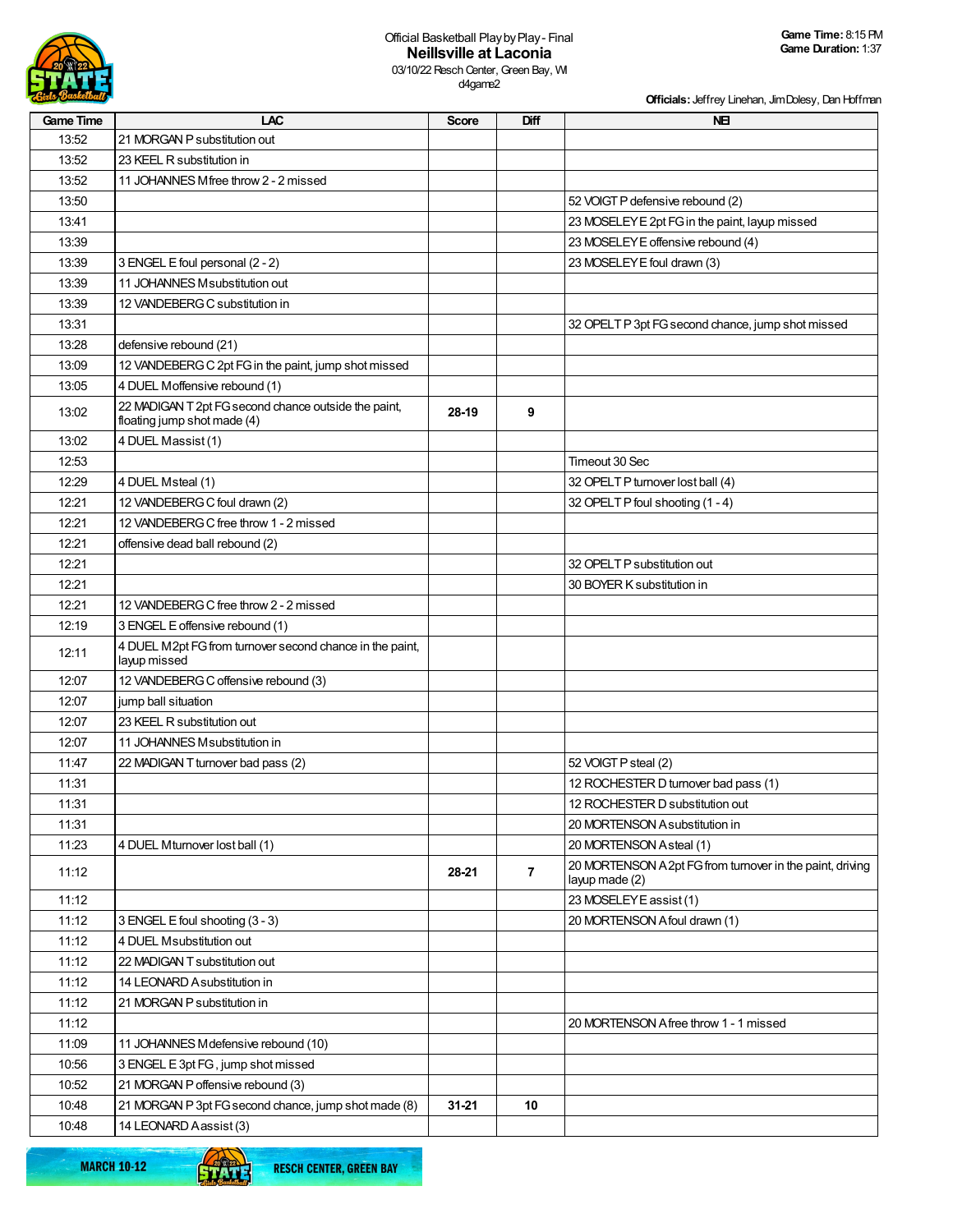

d4game2

**Officials:** Jeffrey Linehan, Jim Dolesy, Dan Hoffman

| <b>Game Time</b> | LAC                                                                                      | <b>Score</b> | <b>Diff</b>   | <b>NEI</b>                                                        |
|------------------|------------------------------------------------------------------------------------------|--------------|---------------|-------------------------------------------------------------------|
| 10:29            |                                                                                          |              |               | 23 MOSELEY E 2pt FG in the paint, turnaround jump shot<br>missed  |
| 10:24            | 21 MORGAN P defensive rebound (4)                                                        |              |               |                                                                   |
| 10:10            | 11 JOHANNES M3pt FG, jump shot missed                                                    |              |               |                                                                   |
| 10:07            |                                                                                          |              |               | 30 BOYER K defensive rebound (1)                                  |
| 09:37            |                                                                                          |              |               | 23 MOSELEY E 2pt FG in the paint, turnaround jump shot<br>missed  |
| 09:34            | 11 JOHANNES M defensive rebound (11)                                                     |              |               |                                                                   |
| 09:26            | 21 MORGAN P 3pt FG, jump shot made (11)                                                  | 34-21        | 13            |                                                                   |
| 09:26            | 14 LEONARD Aassist (4)                                                                   |              |               |                                                                   |
| 09:13            |                                                                                          |              |               | 24 TRUNKEL Aturnover travel (1)                                   |
| 09:13            |                                                                                          |              | Timeout media |                                                                   |
| 09:13            |                                                                                          |              |               | 23 MOSELEY E substitution out                                     |
| 09:13            |                                                                                          |              |               | 32 OPELT P substitution in                                        |
| 08:45            | Timeout 30 Sec                                                                           |              |               |                                                                   |
| 08:45            |                                                                                          |              |               | 20 MORTENSON Asubstitution out                                    |
| 08:45            |                                                                                          |              |               | 24 TRUNKEL Asubstitution out                                      |
| 08:45            |                                                                                          |              |               | 12 ROCHESTER D substitution in                                    |
| 08:45            |                                                                                          |              |               | 23 MOSELEY E substitution in                                      |
| 08:45            | 3 ENGEL E substitution out                                                               |              |               |                                                                   |
| 08:45            | 22 MADIGAN T substitution in                                                             |              |               |                                                                   |
| 08:40            | 14 LEONARD A 2pt FG from turnover in the paint, driving<br>layup made (6)                | 36-21        | 15            |                                                                   |
| 08:01            |                                                                                          |              |               | 52 VOIGT P 3pt FG, jump shot missed                               |
| 07:57            | 14 LEONARD A defensive rebound (5)                                                       |              |               |                                                                   |
| 07:35            | 11 JOHANNES M2pt FG in the paint, jump shot made (7)                                     | 38-21        | 17            |                                                                   |
| 07:01            |                                                                                          | 38-23        | 15            | 23 MOSELEY E 2pt FG in the paint, turnaround jump shot<br>made(6) |
| 06:53            | 14 LEONARD Aturnover bad pass (2)                                                        |              |               |                                                                   |
| 06:53            |                                                                                          |              | Timeout media |                                                                   |
| 06:53            | 12 VANDEBERG C substitution out                                                          |              |               |                                                                   |
| 06:53            | 4 DUEL Msubstitution in                                                                  |              |               |                                                                   |
| 06:53            |                                                                                          |              |               | 12 ROCHESTER D substitution out                                   |
| 06:53            |                                                                                          |              |               | 24 TRUNKEL Asubstitution in                                       |
| 06:43            | 14 LEONARD A foul personal (3 - 4)                                                       |              |               | 30 BOYER K foul drawn (1)                                         |
| 06:43            |                                                                                          |              |               | turnover sec $5(13)$                                              |
| 06:43            |                                                                                          |              |               | 32 OPELT P substitution out                                       |
| 06:43            |                                                                                          |              |               | 20 MORTENSON Asubstitution in                                     |
| 06:18            | 11 JOHANNES M2pt FG from turnover in the paint, layup<br>missed                          |              |               |                                                                   |
| 06:15            | 4 DUEL Moffensive rebound (2)                                                            |              |               |                                                                   |
| 06:13            | 22 MADIGAN T 2pt FG from turnover second chance outside<br>the paint, jump shot made (6) | 40-23        | 17            |                                                                   |
| 06:13            | 4 DUEL Massist (2)                                                                       |              |               |                                                                   |
| 05:50            | 14 LEONARD A foul shooting (4 - 5)                                                       |              |               | 23 MOSELEY E foul drawn (4)                                       |
| 05:50            |                                                                                          | 40-24        | 16            | 23 MOSELEY E free throw 1 - 2 made (7)                            |
| 05:50            | 14 LEONARD A substitution out                                                            |              |               |                                                                   |
| 05:50            | 3 ENGEL E substitution in                                                                |              |               |                                                                   |
| 05:50            |                                                                                          |              |               | 52 VOIGT P substitution out                                       |
| 05:50            |                                                                                          |              |               | 12 ROCHESTER D substitution in                                    |
| 05:50            |                                                                                          | 40-25        | 15            | 23 MOSELEY E free throw 2 - 2 made (8)                            |

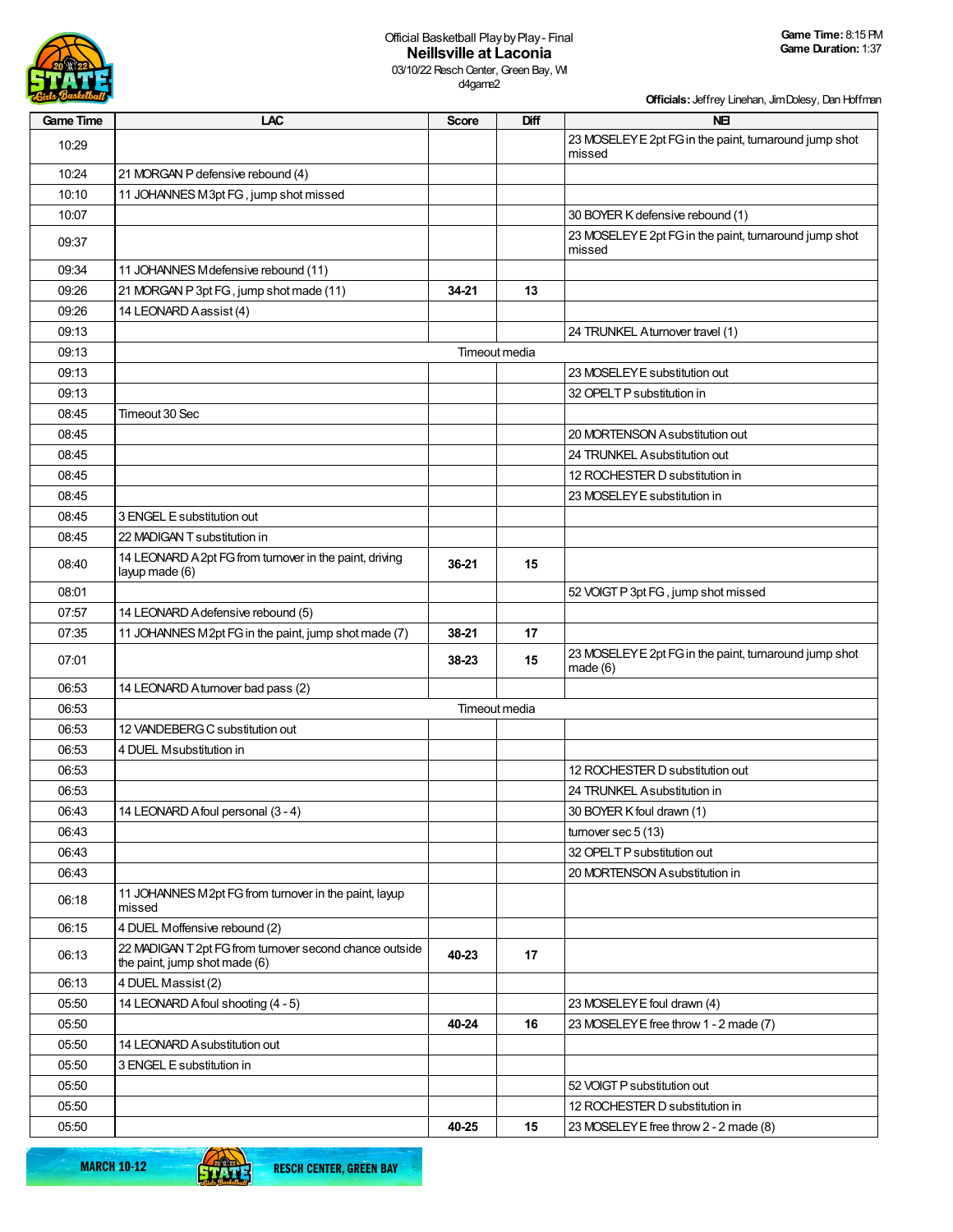

**Officials:** Jeffrey Linehan, Jim Dolesy, Dan Hoffman

| <b>Game Time</b> | <b>LAC</b>                                       | <b>Score</b> | Diff | <b>NEI</b>                                                                    |
|------------------|--------------------------------------------------|--------------|------|-------------------------------------------------------------------------------|
| 05:50            | 21 MORGAN P turnover bad pass (1)                |              |      |                                                                               |
| 05:40            | 21 MORGAN P foul shooting (2 - 6)                |              |      | 30 BOYER K foul drawn (2)                                                     |
| 05:40            |                                                  |              |      | 30 BOYER K free throw 1 - 2 missed                                            |
| 05:40            |                                                  |              |      | offensive dead ball rebound (3)                                               |
| 05:40            |                                                  |              |      | 30 BOYER K free throw 2 - 2 missed                                            |
| 05:38            | 22 MADIGAN T defensive rebound (3)               |              |      |                                                                               |
| 05:34            | 22 MADIGAN T turnover lost ball (3)              |              |      | 20 MORTENSON Asteal (2)                                                       |
| 05:22            | 3 ENGEL E steal (1)                              |              |      | 24 TRUNKEL Aturnover bad pass (2)                                             |
| 05:14            | Timeout 60 Sec                                   |              |      |                                                                               |
| 04:54            | 21 MORGAN P foul offensive (3 - 7)               |              |      | 20 MORTENSON A foul drawn (2)                                                 |
| 04:54            | 21 MORGAN P turnover offensive (2)               |              |      |                                                                               |
| 04:36            |                                                  |              |      | 12 ROCHESTER D 3pt FG from turnover, jump shot missed                         |
| 04:33            | 11 JOHANNES M defensive rebound (12)             |              |      |                                                                               |
| 04:31            | 11 JOHANNES M turnover bad pass (3)              |              |      | 12 ROCHESTER D steal (2)                                                      |
| 04:25            | 3 ENGEL E foul shooting (4 - 8)                  |              |      | 24 TRUNKEL A foul drawn (2)                                                   |
| 04:25            |                                                  | 40-26        | 14   | 24 TRUNKEL Afree throw 1 - 3 made (1)                                         |
| 04:25            |                                                  | 40-27        | 13   | 24 TRUNKEL Afree throw 2 - 3 made (2)                                         |
| 04:25            | 3 ENGEL E substitution out                       |              |      |                                                                               |
| 04:25            | 4 DUEL Msubstitution out                         |              |      |                                                                               |
| 04:25            | 12 VANDEBERG C substitution in                   |              |      |                                                                               |
| 04:25            | 14 LEONARD A substitution in                     |              |      |                                                                               |
| 04:25            |                                                  | 40-28        | 12   | 24 TRUNKEL Afree throw 3 - 3 made (3)                                         |
| 04:12            | jump ball situation                              |              |      |                                                                               |
| 04:12            | 14 LEONARD Aturnover lost ball (3)               |              |      | 24 TRUNKEL Asteal (2)                                                         |
| 04:12            | 21 MORGAN P substitution out                     |              |      |                                                                               |
| 04:12            |                                                  |              |      |                                                                               |
|                  | 23 KEEL R substitution in                        |              |      |                                                                               |
| 04:05            |                                                  |              |      | 24 TRUNKEL A3pt FG from turnover, jump shot missed                            |
| 04:02            | defensive dead ball rebound (3)                  |              |      |                                                                               |
| 04:02            | 14 LEONARD A foul drawn (3)                      |              |      | 30 BOYER K foul personal (1 - 5)                                              |
| 03:58            | 22 MADIGAN T turnover lost ball (4)              |              |      | 24 TRUNKEL Asteal (3)                                                         |
| 03:57            | 22 MADIGAN T foul personal (1 - 9)               |              |      | 24 TRUNKEL A foul drawn (3)                                                   |
| 03:57            |                                                  | 40-29        | 11   | 24 TRUNKEL Afree throw 1 - 2 made (4)                                         |
| 03:57            |                                                  | 40-30        | 10   | 24 TRUNKEL Afree throw 2 - 2 made (5)                                         |
| 03:52            | 14 LEONARD A turnover lost ball (4)              |              |      | 12 ROCHESTER D steal (3)                                                      |
| 03:47            |                                                  | 40-32        | 8    | 23 MOSELEY E 2pt FG fast break from turnover in the paint,<br>layup made (10) |
| 03:47            |                                                  |              |      | 20 MORTENSON Aassist (1)                                                      |
| 03:43            | Timeout 60 Sec                                   |              |      |                                                                               |
| 03:34            | 12 VANDEBERG C foul drawn (3)                    |              |      | 30 BOYER K foul personal (2 - 6)                                              |
| 03:23            | 22 MADIGAN T 2pt FG in the paint, layup made (8) | 42-32        | 10   |                                                                               |
| 03:23            | 12 VANDEBERG C assist (1)                        |              |      |                                                                               |
| 02:50            |                                                  |              |      | 24 TRUNKEL A 3pt FG, jump shot missed                                         |
| 02:46            | 23 KEEL R defensive rebound (1)                  |              |      |                                                                               |
| 02:46            | 23 KEEL R foul drawn (1)                         |              |      | 30 BOYER K foul personal (3 - 7)                                              |
| 02:46            | 12 VANDEBERG C substitution out                  |              |      |                                                                               |
| 02:46            | 21 MORGAN P substitution in                      |              |      |                                                                               |
| 02:46            | 23 KEEL R free throw 1 - 1 missed                |              |      |                                                                               |
| 02:43            |                                                  |              |      | 20 MORTENSON A defensive rebound (1)                                          |
| 02:27            |                                                  | 42-35        | 7    | 30 BOYER K 3pt FG, jump shot made (3)                                         |

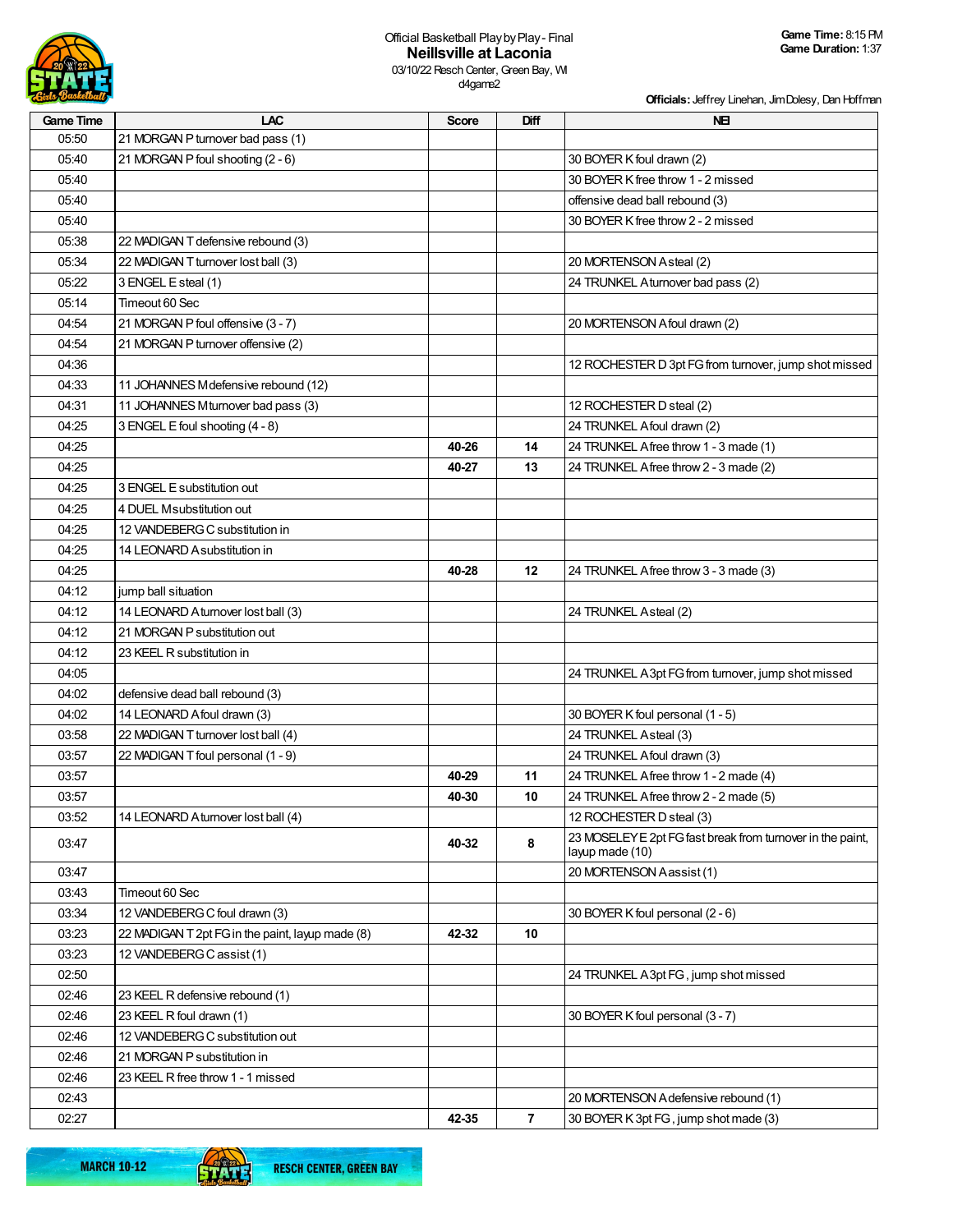

d4game2

**Officials:** Jeffrey Linehan, Jim Dolesy, Dan Hoffman

| <b>Game Time</b> | LAC                                           | <b>Score</b> | <b>Diff</b>    | <b>NEI</b>                                              |
|------------------|-----------------------------------------------|--------------|----------------|---------------------------------------------------------|
| 02:27            |                                               |              |                | 23 MOSELEY E assist (2)                                 |
| 02:24            |                                               |              |                | Timeout 30 Sec                                          |
| 02:24            |                                               |              |                | 30 BOYER K substitution out                             |
| 02:24            |                                               |              |                | 32 OPELT P substitution in                              |
| 01:52            | 21 MORGAN P 2pt FG in the paint, layup missed |              |                |                                                         |
| 01:49            | offensive rebound (34)                        |              |                |                                                         |
| 01:42            | 23 KEEL R foul drawn (2)                      |              |                | 20 MORTENSON Afoul personal (1 - 8)                     |
| 01:42            |                                               |              |                | 12 ROCHESTER D substitution out                         |
| 01:42            |                                               |              |                | 30 BOYER K substitution in                              |
| 01:40            | 23 KEEL R free throw 1 - 1 missed             |              |                |                                                         |
| 01:37            |                                               |              |                | 32 OPELT P defensive rebound (8)                        |
| 01:24            |                                               |              |                | 24 TRUNKEL A 2pt FG in the paint, layup missed          |
| 01:21            | 21 MORGAN P defensive rebound (5)             |              |                |                                                         |
| 01:21            | 21 MORGAN P foul drawn (1)                    |              |                | 24 TRUNKEL Afoul personal (2 - 9)                       |
| 01:21            | 23 KEEL R substitution out                    |              |                |                                                         |
| 01:21            | 3 ENGEL E substitution in                     |              |                |                                                         |
| 01:21            |                                               |              |                | 20 MORTENSON Asubstitution out                          |
| 01:21            |                                               |              |                | 12 ROCHESTER D substitution in                          |
| 01:21            | 21 MORGAN P free throw 1 - 2 made (12)        | 43-35        | 8              |                                                         |
| 01:21            | 21 MORGAN P free throw 2 - 2 missed           |              |                |                                                         |
| 01:19            |                                               |              |                | 30 BOYER K defensive rebound (2)                        |
| 01:07            |                                               | 43-37        | 6              | 24 TRUNKEL A2pt FG in the paint, driving layup made (7) |
| 01:06            |                                               |              |                | Timeout 60 Sec                                          |
| 01:04            | 14 LEONARD A foul drawn (4)                   |              |                | 32 OPELT P foul personal (2 - 10)                       |
| 01:04            | 14 LEONARD A free throw 1 - 2 made (7)        | 44-37        | $\overline{7}$ |                                                         |
| 01:04            | 3 ENGEL E substitution out                    |              |                |                                                         |
| 01:04            | 4 DUEL Msubstitution in                       |              |                |                                                         |
| 01:04            | 14 LEONARD A free throw 2 - 2 made (8)        | 45-37        | 8              |                                                         |
| 00:56            |                                               |              |                | 24 TRUNKEL A3pt FG, jump shot missed                    |
| 00:53            | 14 LEONARD A defensive rebound (6)            |              |                |                                                         |
| 00:52            | 14 LEONARD A foul drawn (5)                   |              |                | 24 TRUNKEL Afoul personal (3 - 11)                      |
| 00:52            | 14 LEONARD Afree throw 1 - 2 made (9)         | 46-37        | 9              |                                                         |
| 00:52            | 14 LEONARD A free throw 2 - 2 missed          |              |                |                                                         |
| 00:50            |                                               |              |                | 32 OPELT P defensive rebound (9)                        |
| 00:43            |                                               |              |                | 32 OPELT P 3pt FG, jump shot missed                     |
| 00:40            | 14 LEONARD A defensive rebound (7)            |              |                |                                                         |
| 00:34            | 22 MADIGAN T foul drawn (1)                   |              |                | 32 OPELT P foul shooting (3 - 12)                       |
| 00:34            | 22 MADIGAN T free throw 1 - 2 made (9)        | 47-37        | 10             |                                                         |
| 00:34            |                                               |              |                | 32 OPELT P substitution out                             |
| 00:34            |                                               |              |                | 40 MAYER K substitution in                              |
| 00:34            | 22 MADIGAN T free throw 2 - 2 missed          |              |                |                                                         |
| 00:32            |                                               |              |                | 30 BOYER K defensive rebound (3)                        |
| 00:25            | 14 LEONARD Asteal (3)                         |              |                | 30 BOYER K turnover lost ball (1)                       |
| 00:24            | 14 LEONARD A foul drawn (6)                   |              |                | 24 TRUNKEL Afoul personal (4 - 13)                      |
| 00:24            | 14 LEONARD Afree throw 1 - 2 missed           |              |                |                                                         |
| 00:24            | offensive dead ball rebound (4)               |              |                |                                                         |
| 00:24            | 4 DUEL Msubstitution out                      |              |                |                                                         |
| 00:24            | 11 JOHANNES M substitution out                |              |                |                                                         |
| 00:24            | 21 MORGAN P substitution out                  |              |                |                                                         |
|                  |                                               |              |                |                                                         |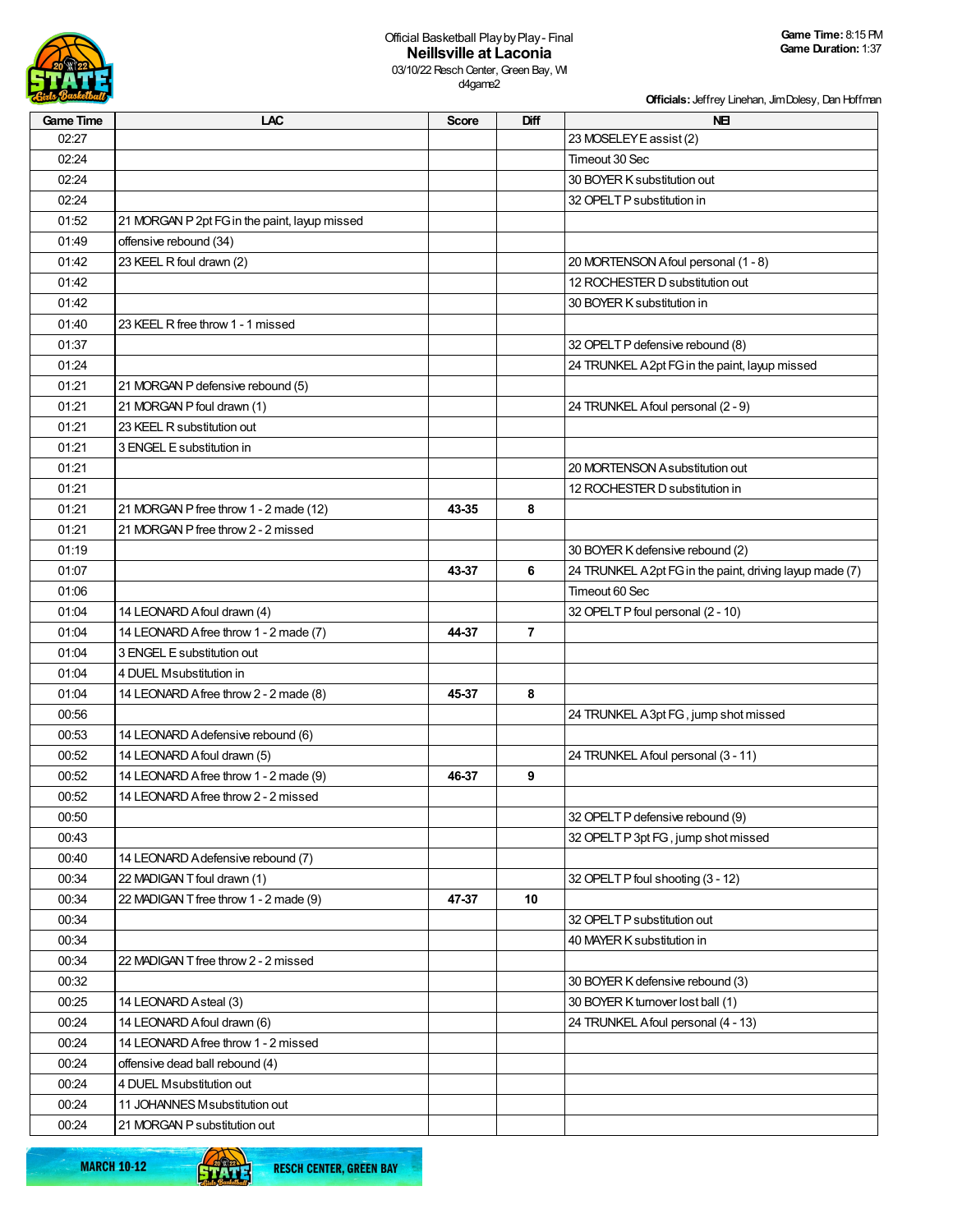

**Officials:** Jeffrey Linehan, Jim Dolesy, Dan Hoffman

| <b>Game Time</b> | <b>LAC</b>                              | <b>Score</b>       | Diff | <b>NEI</b>                                                      |  |  |
|------------------|-----------------------------------------|--------------------|------|-----------------------------------------------------------------|--|--|
| 00:24            | 22 MADIGAN T substitution out           |                    |      |                                                                 |  |  |
| 00:24            | 5 ENGEL A substitution in               |                    |      |                                                                 |  |  |
| 00:24            | 13 TAPLIN K substitution in             |                    |      |                                                                 |  |  |
| 00:24            | 15 COFFEEN C substitution in            |                    |      |                                                                 |  |  |
| 00:24            | 34 SCHNEIDER Asubstitution in           |                    |      |                                                                 |  |  |
| 00:24            |                                         |                    |      | 12 ROCHESTER D substitution out                                 |  |  |
| 00:24            |                                         |                    |      | 23 MOSELEY E substitution out                                   |  |  |
| 00:24            |                                         |                    |      | 24 TRUNKEL Asubstitution out                                    |  |  |
| 00:24            |                                         |                    |      | 20 MORTENSON Asubstitution in                                   |  |  |
| 00:24            |                                         |                    |      | 42 SCHNEIDER Asubstitution in                                   |  |  |
| 00:24            |                                         |                    |      | 54 HART S substitution in                                       |  |  |
| 00:24            | 14 LEONARD A free throw 2 - 2 made (10) | 48-37              | 11   |                                                                 |  |  |
| 00:24            | 14 LEONARD A substitution out           |                    |      |                                                                 |  |  |
| 00:24            | 30 PIERSTORFF J substitution in         |                    |      |                                                                 |  |  |
| 00:16            |                                         |                    |      | 42 SCHNEIDER A3pt FG, jump shot missed                          |  |  |
| 00:14            | 5 ENGEL A defensive rebound (1)         |                    |      |                                                                 |  |  |
| 00:14            | 5 ENGEL Afoul drawn (1)                 |                    |      | 30 BOYER K foul personal (4 - 14)                               |  |  |
| 00:14            | 5 ENGEL Afree throw 1 - 2 made (1)      | 49-37              | 12   |                                                                 |  |  |
| 00:14            |                                         |                    |      | 20 MORTENSON A substitution out                                 |  |  |
| 00:14            |                                         |                    |      | 30 BOYER K substitution out                                     |  |  |
| 00:14            |                                         |                    |      | 14 OPELT L substitution in                                      |  |  |
| 00:14            |                                         |                    |      | 50 KOEPP A substitution in                                      |  |  |
| 00:14            | 5 ENGEL A free throw 2 - 2 made (2)     | 50-37              | 13   |                                                                 |  |  |
| 00:05            |                                         |                    |      | 54 HART S 2pt FG in the paint, floating jump shot missed        |  |  |
| 00:02            |                                         |                    |      | 50 KOEPP A offensive rebound (1)                                |  |  |
| 00:01            |                                         | 50-39              | 11   | 50 KOEPP A 2pt FG second chance in the paint, layup made<br>(2) |  |  |
|                  |                                         | <b>END OF GAME</b> |      |                                                                 |  |  |
|                  | LAC 50-39 NEI                           |                    |      |                                                                 |  |  |